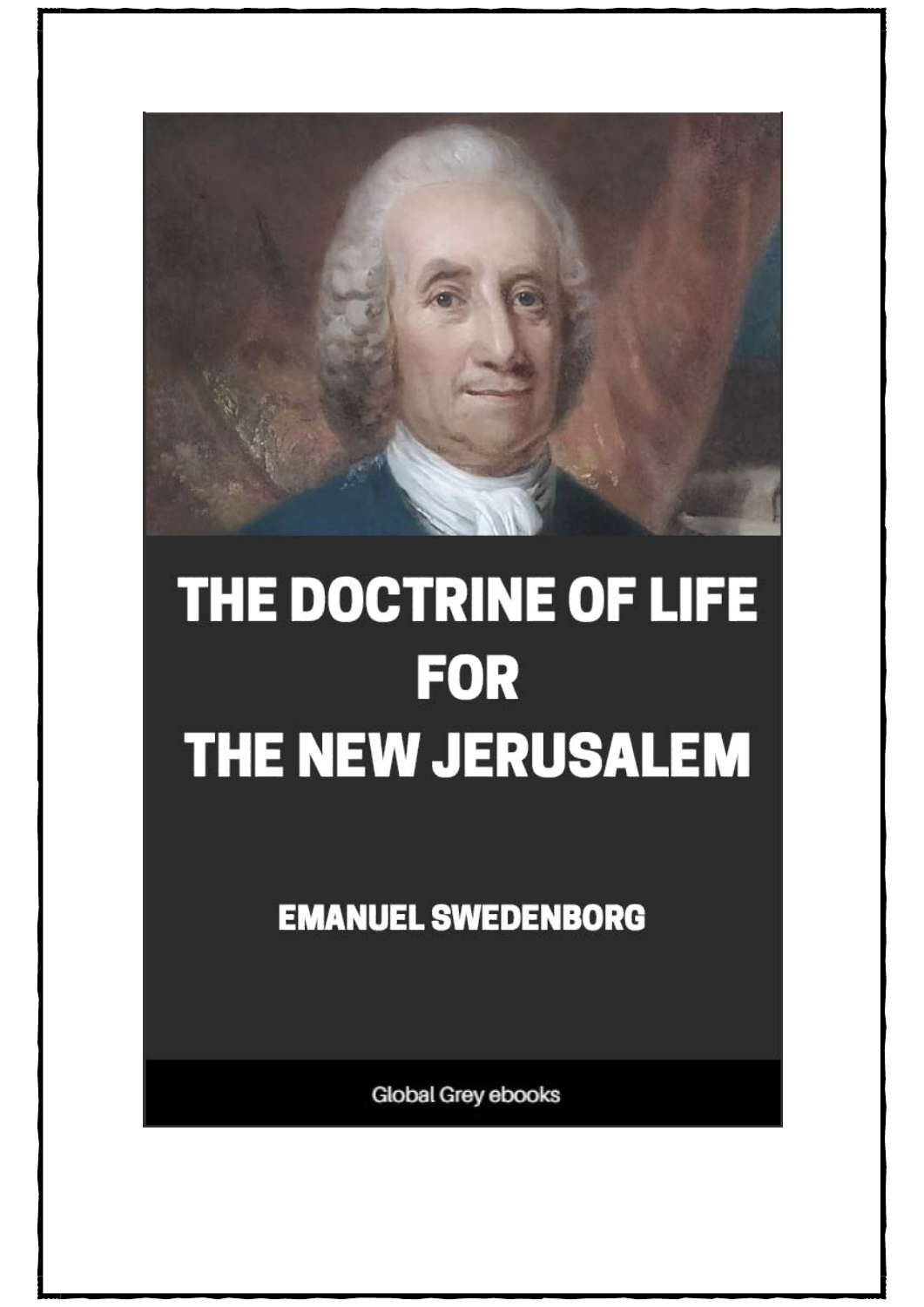## DOCTRINE OF LIFE

### **BY** EMANUEL SWEDENBORG

TRANSLATED BY JOHN F. POTTS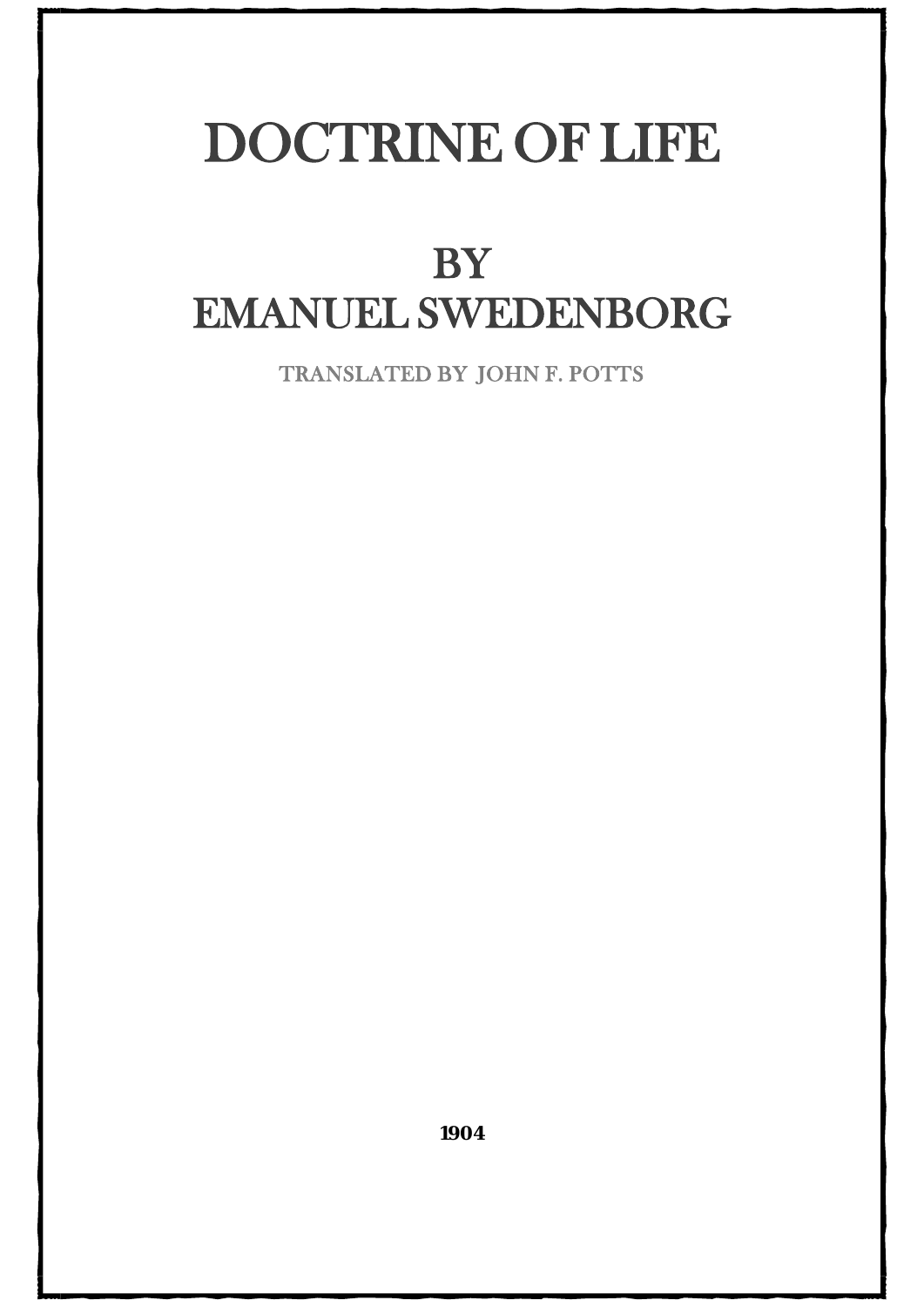Doctrine of Life By Emanuel Swedenborg. This edition was created and published by Global Grey ©GlobalGrey 2018



**[globalgreyebooks.com](https://www.globalgreyebooks.com/)**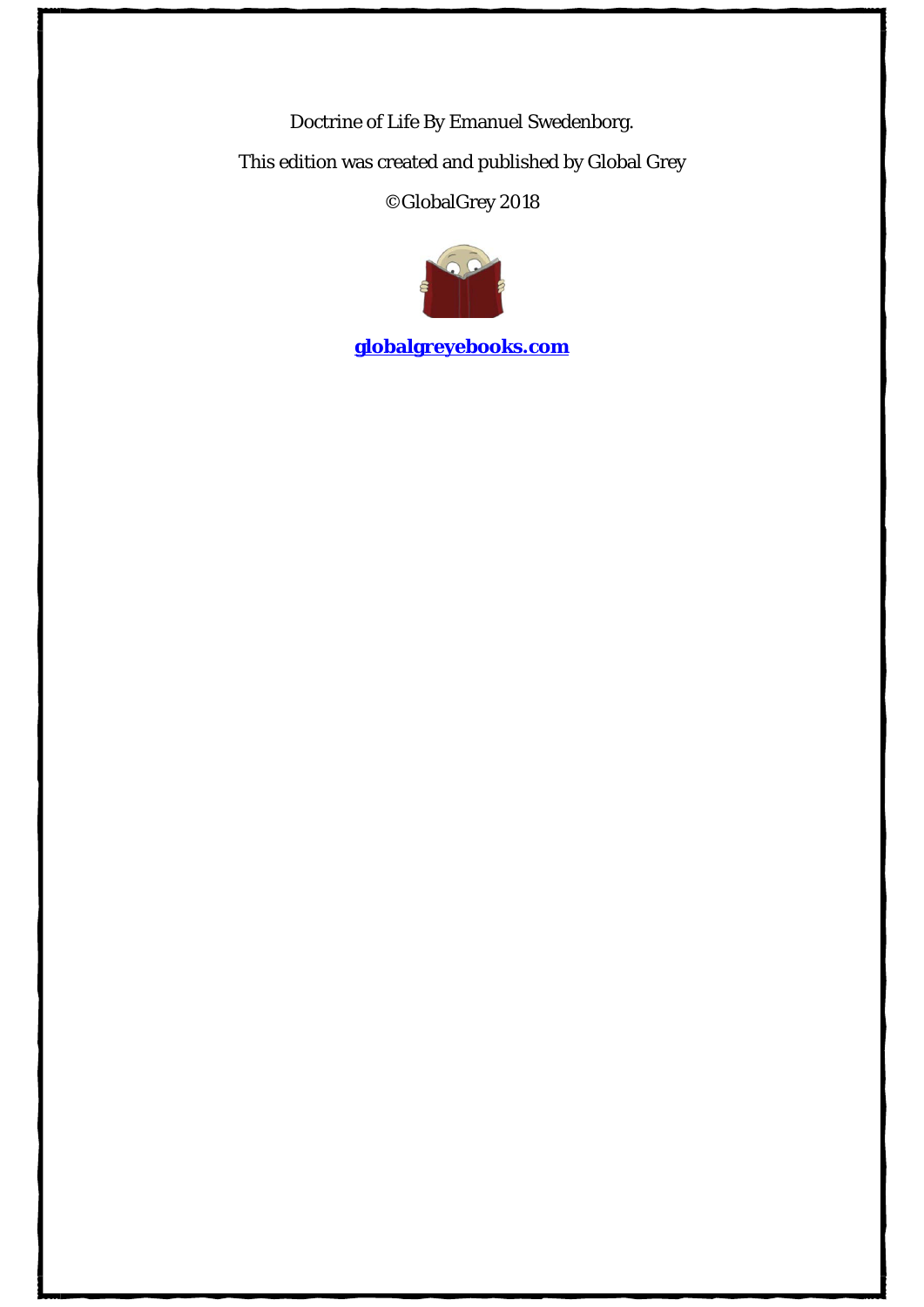**CONTENTS**

[All Religion Is Of The Life, And The Life Of Religion Is To Do That](#page-4-0)  Which [Is Good](#page-4-0)

[No One Can From Himself Do What Is Good That Is Really Good](#page-10-0)

[In Proportion As A Man Shuns Evils As Sins, In The Same Proportion He](#page-14-0)  [Does Goods, Not From Himself But From The Lord](#page-14-0)

[In Proportion As Any One Shuns Evils As Sins, In The Same Proportion](#page-20-0)  [He Loves Truths](#page-20-0)

[In Proportion As Any One Shuns Evils As Sins, In The Same Proportion](#page-24-0)  [He Has Faith, And Is Spiritual](#page-24-0)

[The Decalogue Teaches What Evils Are Sins](#page-29-0)

[Murders, Adulteries, Thefts, False Witness, Together With All](#page-34-0)  [Concupiscence For These Things, Are The Evils Which Must Be Shunned](#page-34-0)  [As Sins](#page-34-0)

[In Proportion As Anyone Shuns Murders Of Every Kind As Sins, In The](#page-37-0)  [Same Proportion He Has Love Toward The Neighbor](#page-37-0)

[In Proportion As Any One Shuns Adulteries Of Every Kind As Sins, In](#page-40-0)  [The Same Proportion He Loves Chastity](#page-40-0)

[In Proportion As Any One Shuns Thefts Of Every Kind As Sins, In The](#page-44-0)  [Same Proportion He Loves Sincerity](#page-44-0)

[In Proportion As Any One Shuns False Witness Of Every Kind As Sin, In](#page-48-0)  [The Same Proportion He Loves The Truth](#page-48-0)

[No One Can Shun Evils As Sins So As To Be Inwardly Averse To Them](#page-51-0)  [Except By Means Of Combats Against Them](#page-51-0)

[A Man Ought To Shun Evils As Sins And Fight Against Them As Of](#page-54-0)  [Himself](#page-54-0)

[If Any One Shuns Evils For Any Other Reason Than Because They Are](#page-57-0)  [Sins, He Does Not Shun Them, But Merely Prevents Them From](#page-57-0)  [Appearing Before The World](#page-57-0)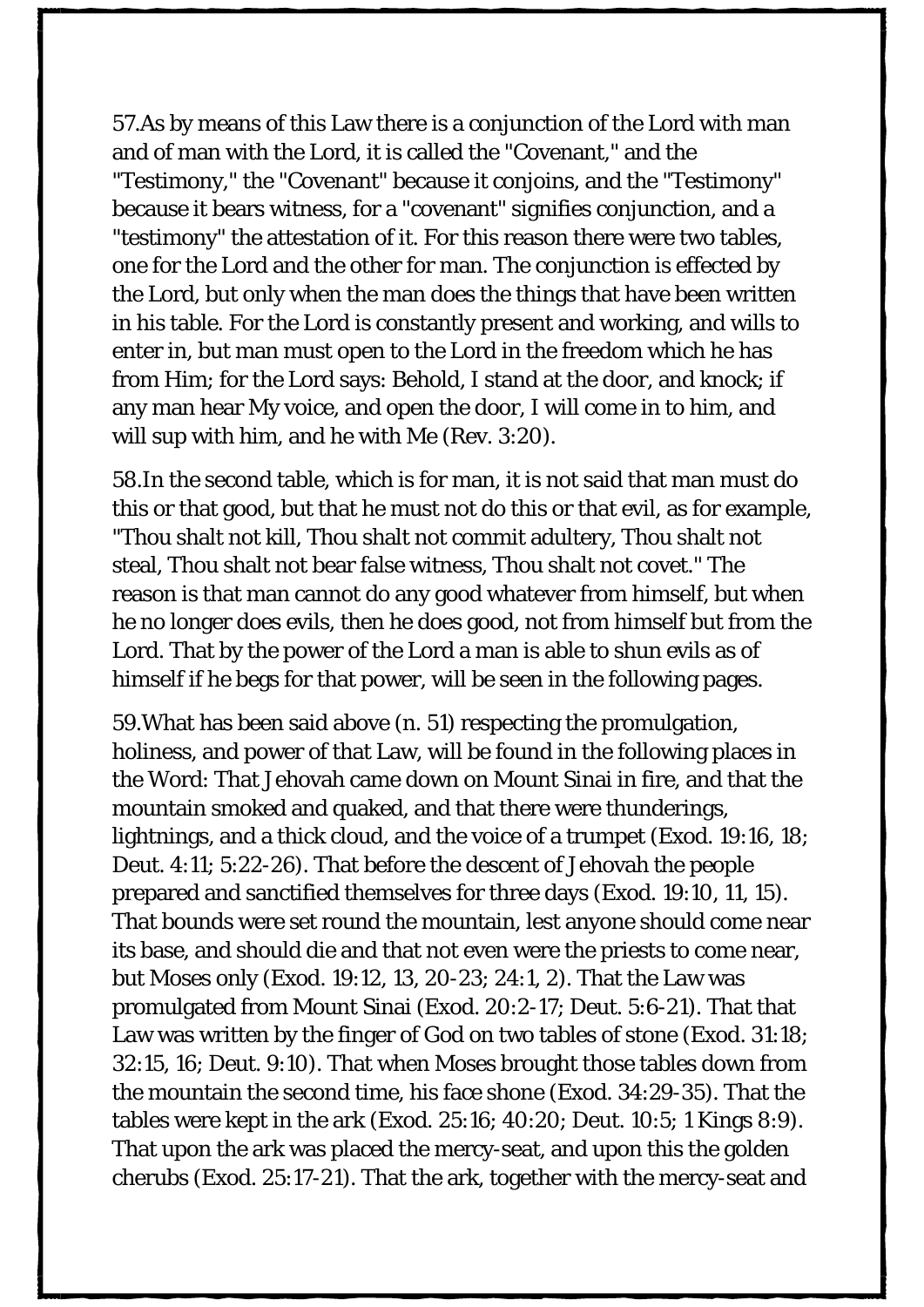the cherubs, constituted the inmost of the tabernacle, and that the golden lampstand, the golden altar of incense, and the table overlaid with gold on which were the loaves of faces, constituted the exterior of the tabernacle and the ten curtains of fine linen, bright-crimson, and scarlet, its outermost (Exod. 25:1-end; 26:1-end; 40:17-28). That the place where the ark was, was called the holy of holies (Exod. 26:33). That the whole people of Israel encamped around the habitation in order according to their tribes, and marched in order after it (Num. 2:1-end). That there was then over the habitation a cloud by day and a fire by night (Exod. 40:38; Num. 9:15-end; 14:14; Deut. 1:33). That the Lord spoke with Moses from over the ark between the cherubs (Exod. 25:22; Num. 7:89). That the ark, from the Law within it, was called Jehovah-There, for when the ark set forward, Moses said, Rise up, Jehovah; and when it rested be said, Return Jehovah (Num. 10:35, 36), and see further 2 Sam. 6:2; Ps. 132:7, 8. That on account of the holiness of that Law Aaron was not allowed to enter within the veil except with sacrifices and with incense (Lev. 16:2-14, etc.). That the ark was brought into Zion by David with sacrifices and with shouting (2 Sam. 6:1-19). That on that occasion, Uzzah, who touched it, died (verses 6 and 7). That the ark was placed in the midst of the temple in Jerusalem, where it constituted the shrine (1 Kings 6:19, etc. 8:3-9). That by the Lord's presence and power in the Law that was in the ark, the waters of Jordan were cleft asunder, and so long as the ark rested in the midst of it, the people passed over on dry ground (Josh. 3:1-17; 4:5-20). That when the ark was carried around them, the walls of Jericho fell (Josh. 6:1-20). That Dagon the god of the Philistines fell to the earth before the ark, and afterwards lay upon the threshold of the temple headless (1 Sam. 5:1-4). That on account of the ark the Bethshemites were smitten, to the number of many thousands (1 Sam. 6:19).

60.That the tables of stone on which the Law was written were called "the tables of the covenant," and that from them the ark was called "the ark of the covenant," and the Law itself "the covenant," see Num. 10:33; Deut. 4:13, 23; 5:2, 3; 9:9; Josh. 3:11; 1 Kings 8:19, 21; Rev. 11:19; and in many other places. The reason why the Law was called the "covenant," is that "covenant" signifies conjunction; and it is therefore said of the Lord that: He shall be for a covenant to the people (Isa. 42:6; 49:8; and He is called: The messenger of the covenant (Mal. 3:1); and His blood: The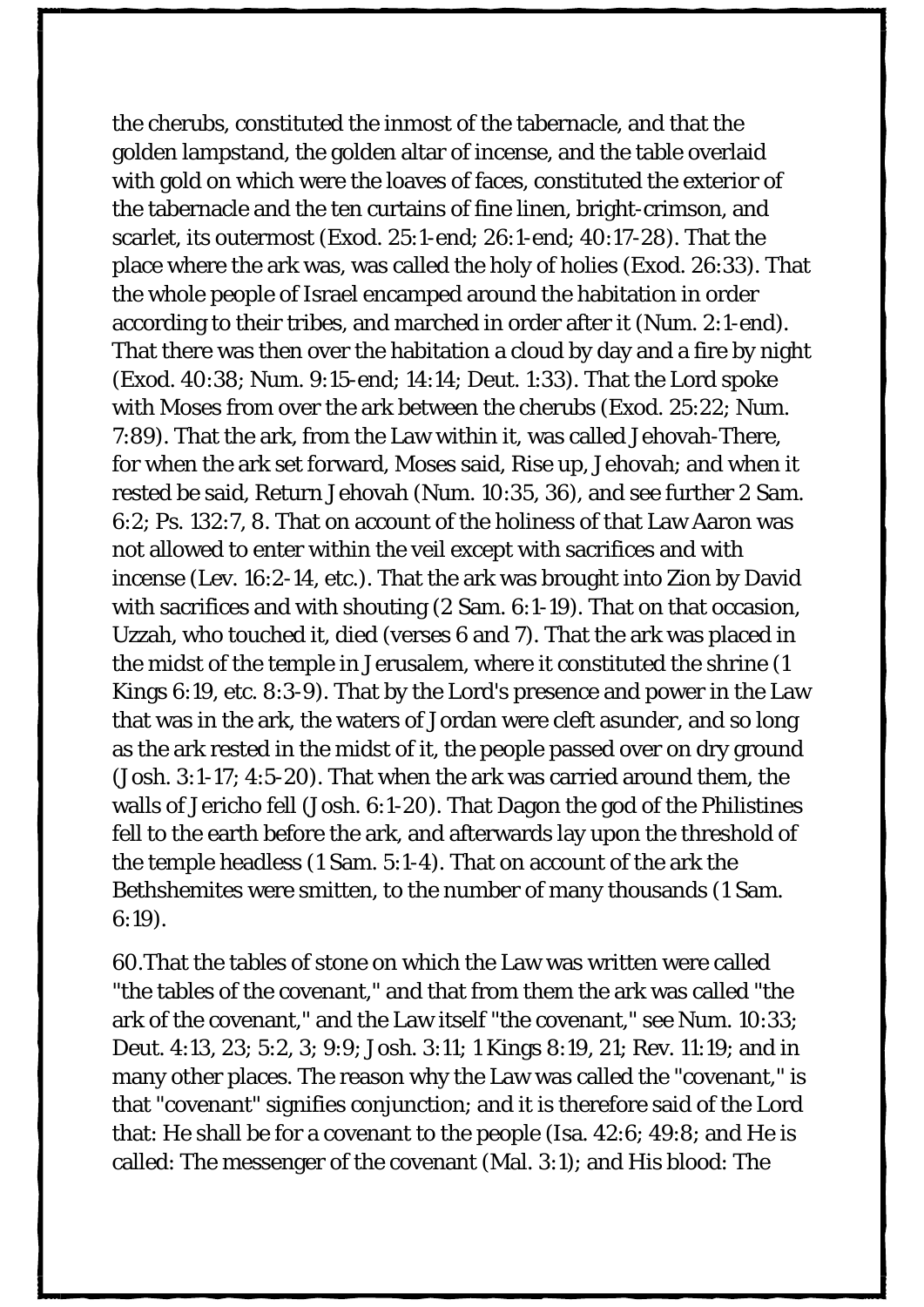blood of the covenant (Matt. 26:28; Zech. 9:11; Exod. 24:4-10). And therefore the Word is called the "Old Covenant," and the "New Covenant." Moreover covenants are made for the sake of love, friendship, association, and thus for the sake of conjunction.

61.That the commandments of this Law were called the "Ten Words," see Exod. 34:28; Deut. 4:13; 10:4. They are so called because "ten" signifies all, and "words" signifies truths, for there were more than ten words. As "ten" signifies all, The curtains of the tabernacle were ten (Exod. 26:1); And for the same reason the Lord said That a certain man who was to receive a kingdom, called ten of his servants, and gave them ten pounds to trade with (Luke 19:13). And for the same reason also the Lord Likened the kingdom of the heavens to ten virgins (Matt. 25:1). For the same reason also, The dragon is described as having ten horns, and upon his horns ten diadems (Rev. 12:3). In like manner the beast that came up out of the sea (Rev. 13:1). And another beast also (Rev. 17:3, 7). Likewise the beast in Daniel (7:7, 20, 24). The like is signified by ten in Leviticus 26:26, and in Zechariah 8:23, and in other places. This is the origin of tithes, for "tithes" (or "tenths") signify something from all.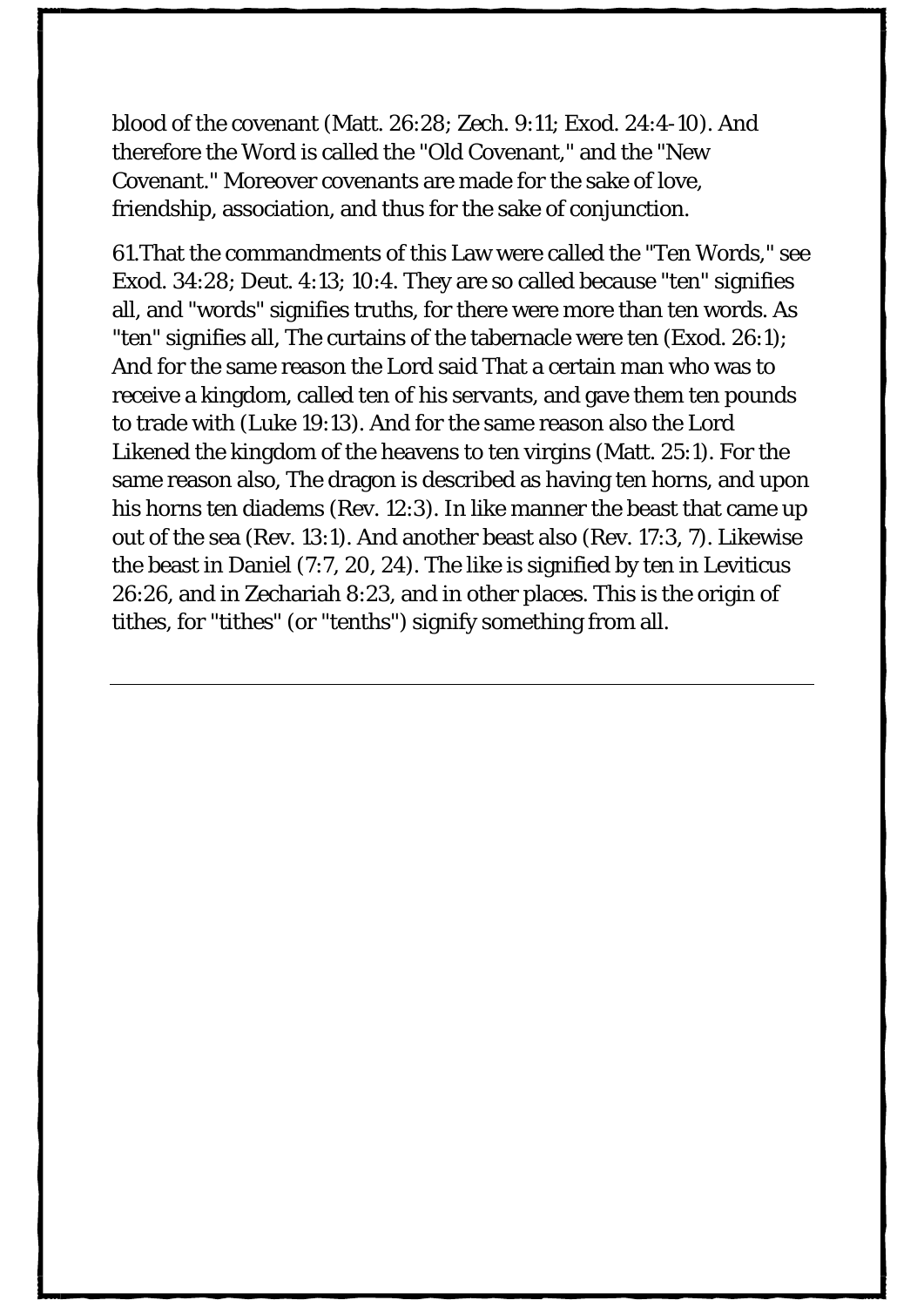#### <span id="page-34-0"></span>**MURDERS, ADULTERIES, THEFTS, FALSE WITNESS, TOGETHER WITH ALL CONCUPISCENCE FOR THESE THINGS, ARE THE EVILS WHICH MUST BE SHUNNED AS SINS**

62.It is well known that the Law of Sinai was written on two tables, and that the first table contains the things of God, and the other the things of man. That the first table contains all things that belong to God, and the second all that belong to man, does not appear in the letter, yet are they all in them, and it is for this reason that they are called the Ten Words, by which are signified all truths in the complex (as may be seen just above, n. 61). But in what way all things are in them cannot be set forth in a few words, but may be apprehended from what has been presented in the Doctrine of the Holy Scripture (n. 67), which see. This is why it is said "murders, adulteries, thefts, and false witness of every kind."

63.A religious tenet has prevailed to the effect that no one is able to fulfill the law; the law being not to kill, not to commit adultery, not to steal, and not to bear false witness. Every civic man and moral man is able to fulfill these commandments of the law by a civic and moral life; but this tenet denies that he can do so by a spiritual life; from which it follows that his not doing these evils is only for the sake of avoiding penalties and losses in this world, and not for the sake of avoiding penalties and losses after he has left it. It is for this reason that a man with whom this tenet has prevailed, thinks these evils allowable in the sight of God, but not so in that of the world. [2] And in consequence of such thought from this his tenet, the man is in concupiscence for all these evils, and refrains from doing them merely for the world's sake; and therefore after death such a man, although he had not committed murders, adulteries, thefts, and false witness, nevertheless desires to commit them, and does commit them when the external possessed by him in this world is taken away from him. Every concupiscence he has had remains with him after death. It is owing to this that such persons act as one with hell, and cannot but have their lot among those who are there. [3] Very different is the lot of those who are unwilling to kill, to commit adultery, to steal, and to bear false witness for the reason that to do these things is contrary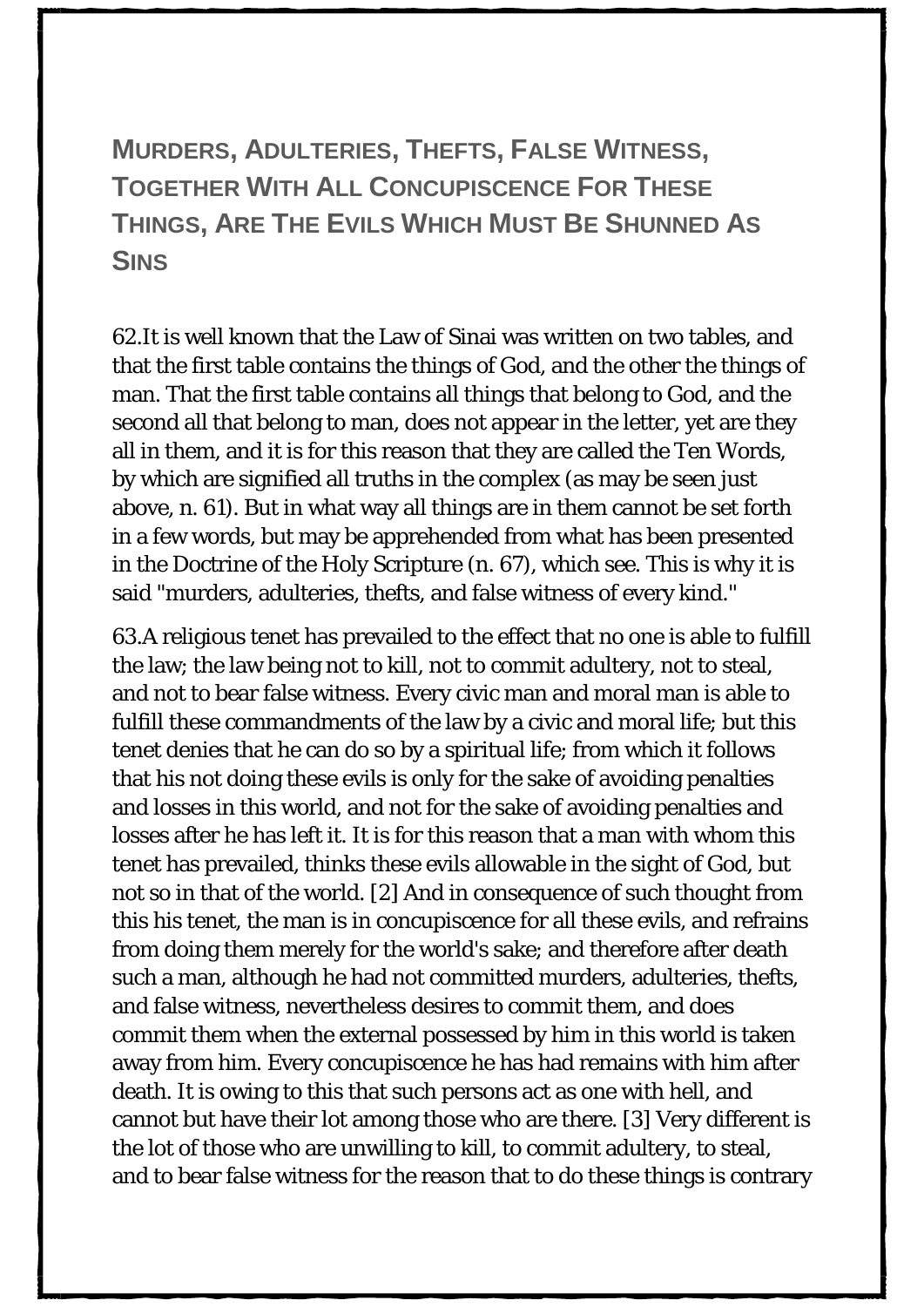to God. These persons, after some battling with these evils, do not will them, thus do not desire to commit them: they say in their hearts that they are sins, and in themselves are infernal and devilish. After death, when the external which they had possessed for this world is taken away from them, they act as one with heaven, and as they are in the Lord they come into heaven.

64.It is a common principle of every religion that a man ought to examine himself, repent, and desist from sins, and that if he fails to do so he is in a state of damnation. (That this is a common principle of every religion may be seen above, n. 4-8.) Teaching the Decalogue is also a common thing throughout the whole Christian world, and by it little children are commonly initiated into the Christian religion, for it is in the hands of all young children. Their parents and teachers tell them that to commit these evils is to sin against God, and in fact while speaking to the children they know nothing different. We may well wonder that these same persons, and the children too when they become adults, think that they are not under this Law, and that they are not able to do the things that belong to it. Can there be any other cause for their learning to think in this way, than that they love evils and consequently the false notions that favor them? These therefore are the people who do not make the commandments of the Decalogue a matter of religion. And that these same persons live without religion will be seen in the Doctrine of Faith.

65.All nations in the wide world who have religion possess precepts like those in the Decalogue, and all who from religion live them are saved, and all who do not live them from religion are damned. When those who live them from religion are instructed after death by the angels, they receive truths, and acknowledge the Lord; the reason of which is that they shun evils as sins, and are consequently in good, and good loves truth, and from the desire of this love, receives it (as has been shown above, n. 32-41). This is meant by the words of the Lord to the Jews: The kingdom of God shall be taken away from you, and shall be given to a nation bringing forth the fruits thereof (Matt. 21:43). And also by these: When therefore the Lord of the vineyard shall come, He will destroy those evil men, and will let out his vineyard to other husbandmen, who shall render him the fruits in their season (Matt. 21:40-41). And by these: I say unto you that many shall come from the east and the west, and from the north and the south, and shall sit down in the kingdom of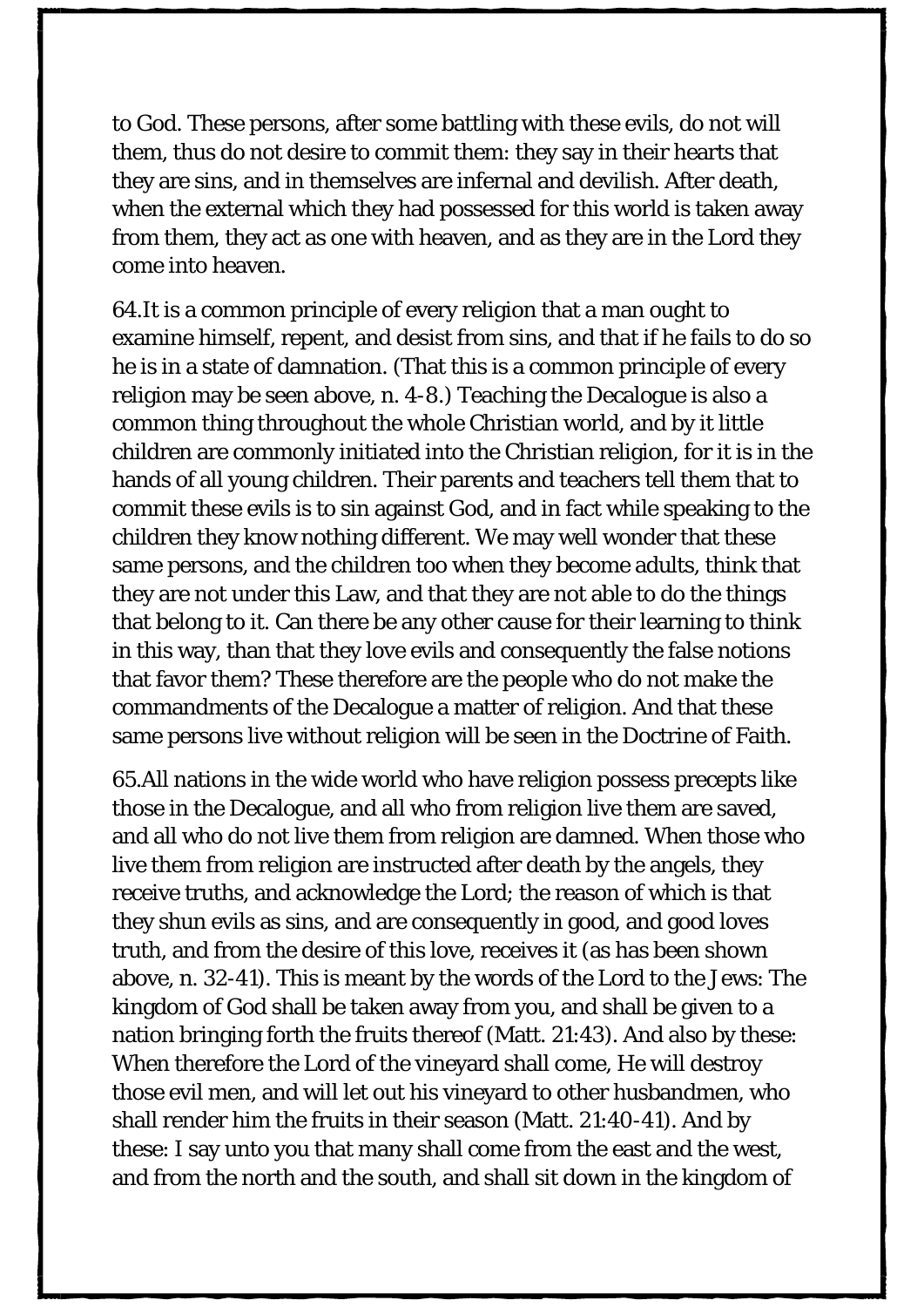God, but the sons of the kingdom shall be cast forth into the outer darkness (Matt. 8:11-12; Luke 13:29).

66.We read in Mark: That a certain rich man came to Jesus, and asked Him what he should do to inherit eternal life, and that Jesus said to him, Thou knowest the commandments: Thou shalt not commit adultery, Thou shalt not kill, Thou shalt not steal, Thou shalt not be a false witness, Thou shalt not defraud, Honor thy father and mother. And he answering said, All these things have I kept from my youth. And Jesus looked upon him and loved him, yet said unto him, One thing thou lackest; go, sell whatsoever thou hast, and give to the poor; so shalt thou have treasure in the heavens; and come, take up the cross and follow Me (Mark 10:17-22). It is said that Jesus "loved him." This was because the man said that he had kept those commandments from his youth. But because he lacked three things, which were that he had not removed his heart from riches, had not fought against concupiscences, and had not yet acknowledged the Lord to be God, the Lord said that he should "sell all that he had," by which is meant that he should remove his heart from riches; that he should "take up the cross," by which is meant that he should fight against concupiscences; and that he should "follow Him," by which is meant that he should acknowledge the Lord to be God. The Lord spoke these things as He spoke all things by correspondences. (See the Doctrine of the Holy Scripture, n. 17.) For no one is able to shun evils as sins unless he acknowledges the Lord and goes to Him, and unless he fights against evils and so removes concupiscences. But more about these matters in the chapter on combats against evils.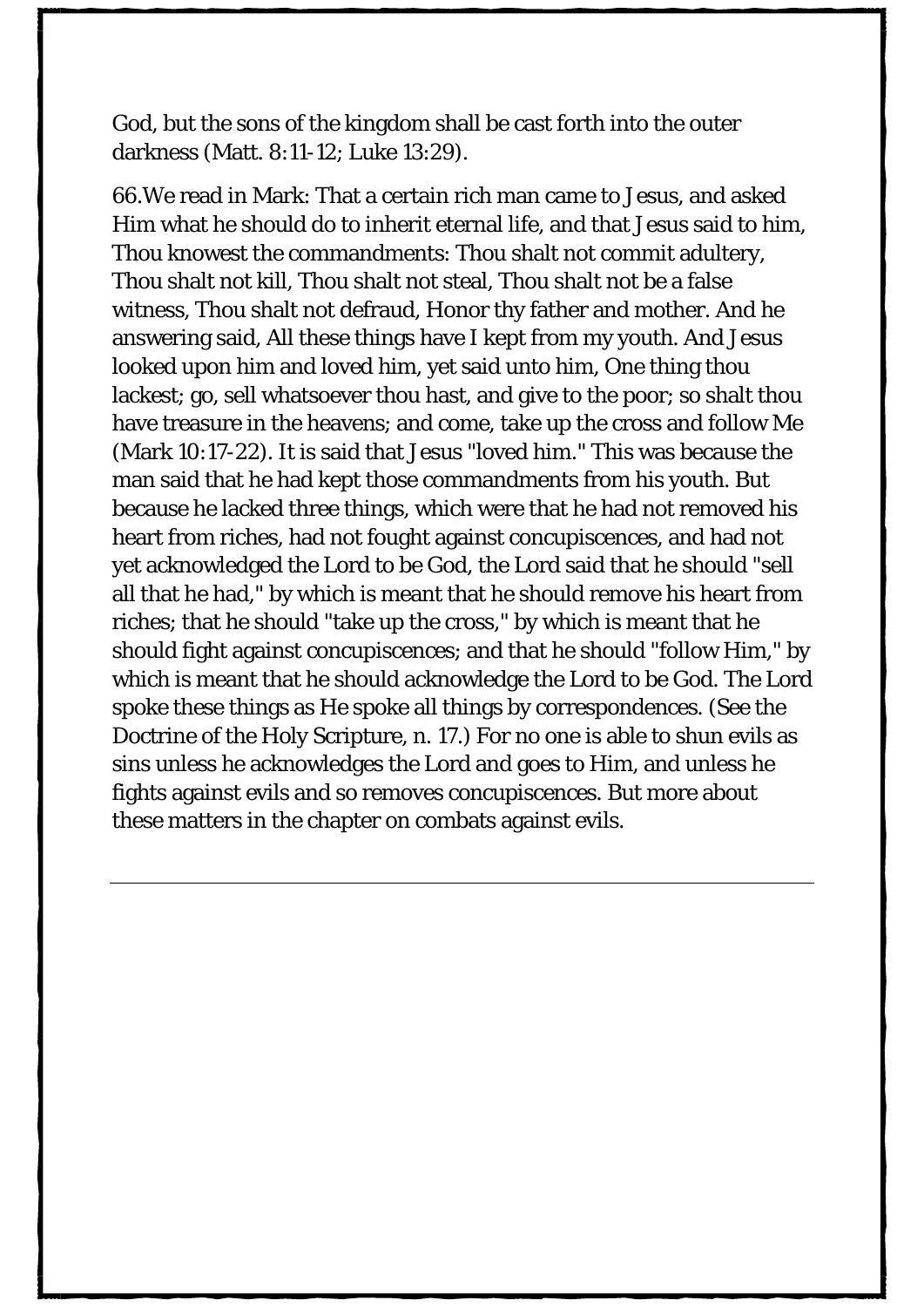#### <span id="page-37-0"></span>**IN PROPORTION AS ANYONE SHUNS MURDERS OF EVERY KIND AS SINS, IN THE SAME PROPORTION HE HAS LOVE TOWARD THE NEIGHBOR**

67."Murders of every kind" include enmity, hatred, and revenge of every kind, which breathe murder, for murder lies hidden in them, like fire in wood underneath the ashes. Infernal fire is nothing else, and this is the origin of the expressions to "kindle with hatred," and to "burn with revenge." All these are "murders" in the natural sense. But in the spiritual sense "murders" mean all methods of killing and destroying the souls of men, which methods are varied and many. And in the highest sense "murder" means to hate the Lord. These three kinds of "murder" form a one, and cleave together, for he who wills the murder of a man's body in this world, after death wills the murder of his soul, and wills the murder of the Lord, for he burns with anger against Him, and desires to blot out His name.

68.These kinds of murder lie inwardly hidden in man from his birth, but from early childhood he learns to veil them over with the civic and moral behavior that he is bound to show toward men in the world, and in proportion as he loves honors or gains he guards against their appearance. This forms his external, while his internal is these kinds of murder. Such is man in himself. Now as when he dies he lays aside that external together with his body, and retains the internal, it is evident what a devil he would be unless he were reformed.

69.As the kinds of murder mentioned above lie inwardly hidden in man from his birth, as has been said, and at the same time thefts of every kind, and false witness of every kind, together with the concupiscences for them (of which we shall speak farther on), it is evident that unless the Lord provided means of reformation, a man must perish everlastingly. The means of reformation provided by the Lord are as follows: That man is born into total ignorance; that when newly born he is kept in a state of external innocence; a little after in a state of external charity; and later in a state of external friendship; but in proportion as he comes into the exercise of thought from his own understanding, he is kept in a certain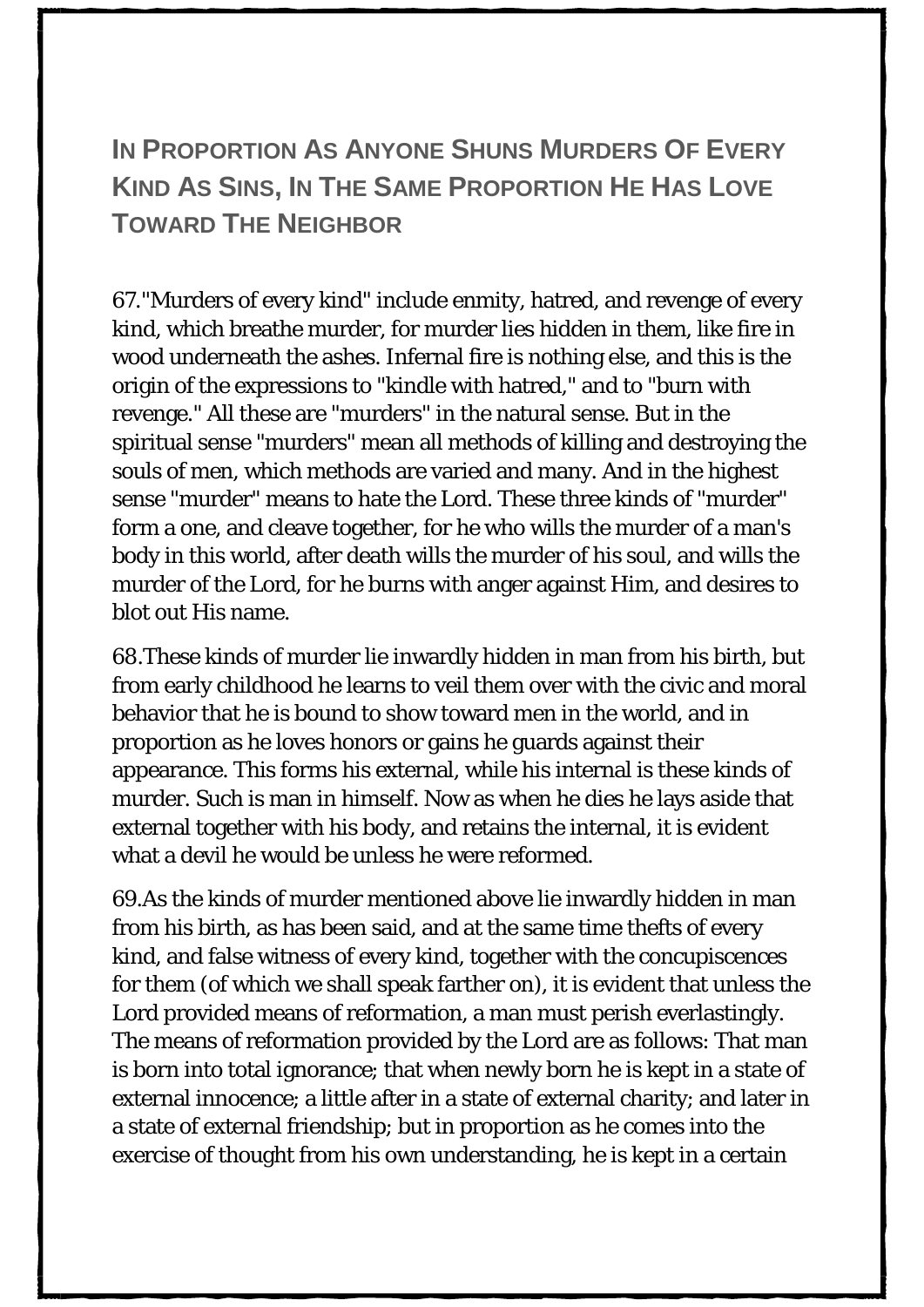freedom of acting according to reason. This is the state that has been described above (n. 19), and the description shall be here repeated for the sake of what is to follow: So long as a man is in this world he is midway between hell and heaven; hell is below him, and heaven is above him; and he is kept in freedom to turn himself to either the one or the other; if he turns to hell he turns away from heaven; if he turns to heaven he turns away from hell. Or what is the same, so long as a man is in this world he stands midway between the Lord and the devil, and is kept in freedom to turn himself to either the one or the other; if he turns to the devil he turns away from the Lord; if he turns to the Lord he turns away from the devil. Or what is again the same, so long as a man is in this world he is midway between evil and good, and is kept in freedom to turn himself to either the one or the other; if he turns to evil he turns away from good; if he turns to good he turns away from evil. (See also what follows this, n. 20-22.)

70.Now as evil and good are two opposite things, precisely as are hell and heaven, or as are the devil and the Lord, it follows that if a man shuns evil as sin, he comes into the good that is opposite to the evil. The good opposite to the evil that is meant by "murder," is the good of love toward the neighbor.

71.As this good and that evil are opposites, it follows that the latter is removed by means of the former. Two opposites cannot be together, even as heaven and hell cannot; if they were together there would be lukewarmness, of which it is said in Revelation: I know that thou art neither cold nor hot; I would thou wert cold or hot; but because thou art lukewarm, and neither cold nor hot, I will spew thee out of My mouth (3:15, 16).

72.When a man is no longer in the evil of murder, but in the good of love toward the neighbor, whatever he does is a good of this love, and therefore it is a good work. A priest who is in this good does a good work whenever he teaches and leads, because he acts from the love of saving souls. A magistrate who is in this good does a good work whenever he delivers a decision or a judgment, because he acts from the love of taking care of his country, of the community, and of his fellow-citizen. The same with a trader: if he is in this good, everything of his trading is a good work; there is in him the love of the neighbor; and his country, the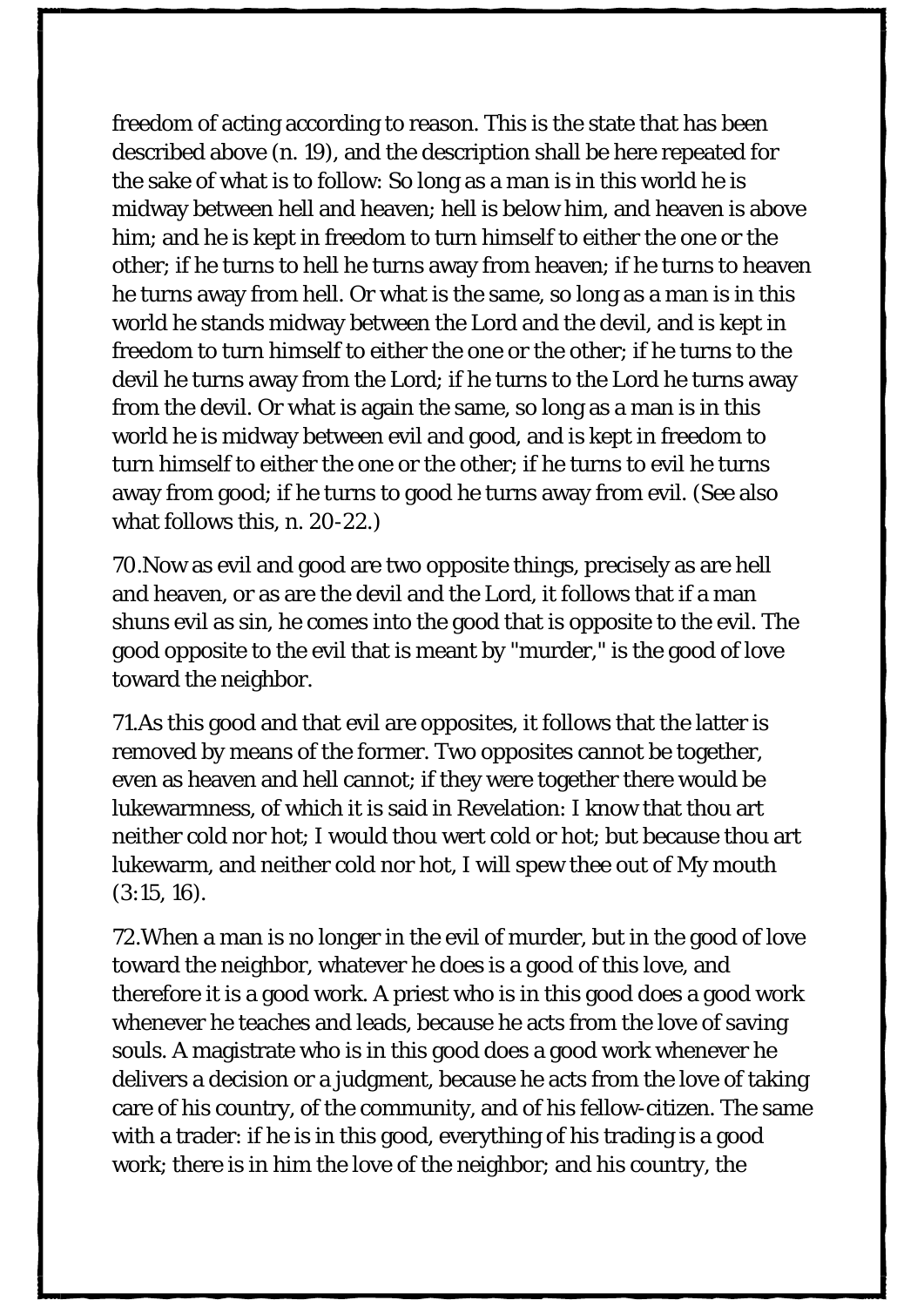community, his fellow-citizen, and also the members of his household, are the neighbor whose welfare he has care for in providing for his own. A workman also who is in this good, works faithfully from it, for others as for himself, fearing his neighbor's loss as he would his own. The reason why the doings of these men are good works, is that in proportion as anyone shuns evil, in the same proportion he does good, according to the general law stated above (n. 21), and he who shuns evil as sin, does good not from himself but from the Lord (n. 18-31). The contrary is the case with him who does not regard as sins the various kinds of murder, which are enmities, hatred, revenge, and many more. Whether he be priest, magistrate, trader, or workman, whatever he does is not a good work, because every work of his partakes of the evil that is within him; for his internal is what gives it birth. The external may be good, but only as regards others, not as regards himself.

73.The Lord teaches the good of love in many places in the Word. He teaches it in Matthew by what He says about reconciliation with the neighbor: If thou art offering thy gift upon the altar, and there remember that thy brother hath aught against thee, leave there thy gift before the altar, and go thy way, first be reconciled to thy brother, and then come and offer thy gift. Be well-minded to thine adversary quickly, while thou art in the way with him; lest the adversary deliver thee to the judge, and the judge deliver thee to the officer, and thou be cast into prison. Verily I say unto thee, thou shalt not come out thence, till thou hast paid the last farthing (Matt. 5:23-26). To be "reconciled to one's brother" is to shun enmity, hatred, and revenge; that it is to shun them as sin is evident. The Lord also teaches in Matthew: All thing whatsoever ye would that men should do to you, do ye even so to them; for this is the Law and the Prophets (7:12); thus that we should not do evil. He teaches the same in many other places. The Lord also teaches that to be angry with one's brother or the neighbor rashly, and to hold him as an enemy, is also to commit murder (Matt. 5:21-22).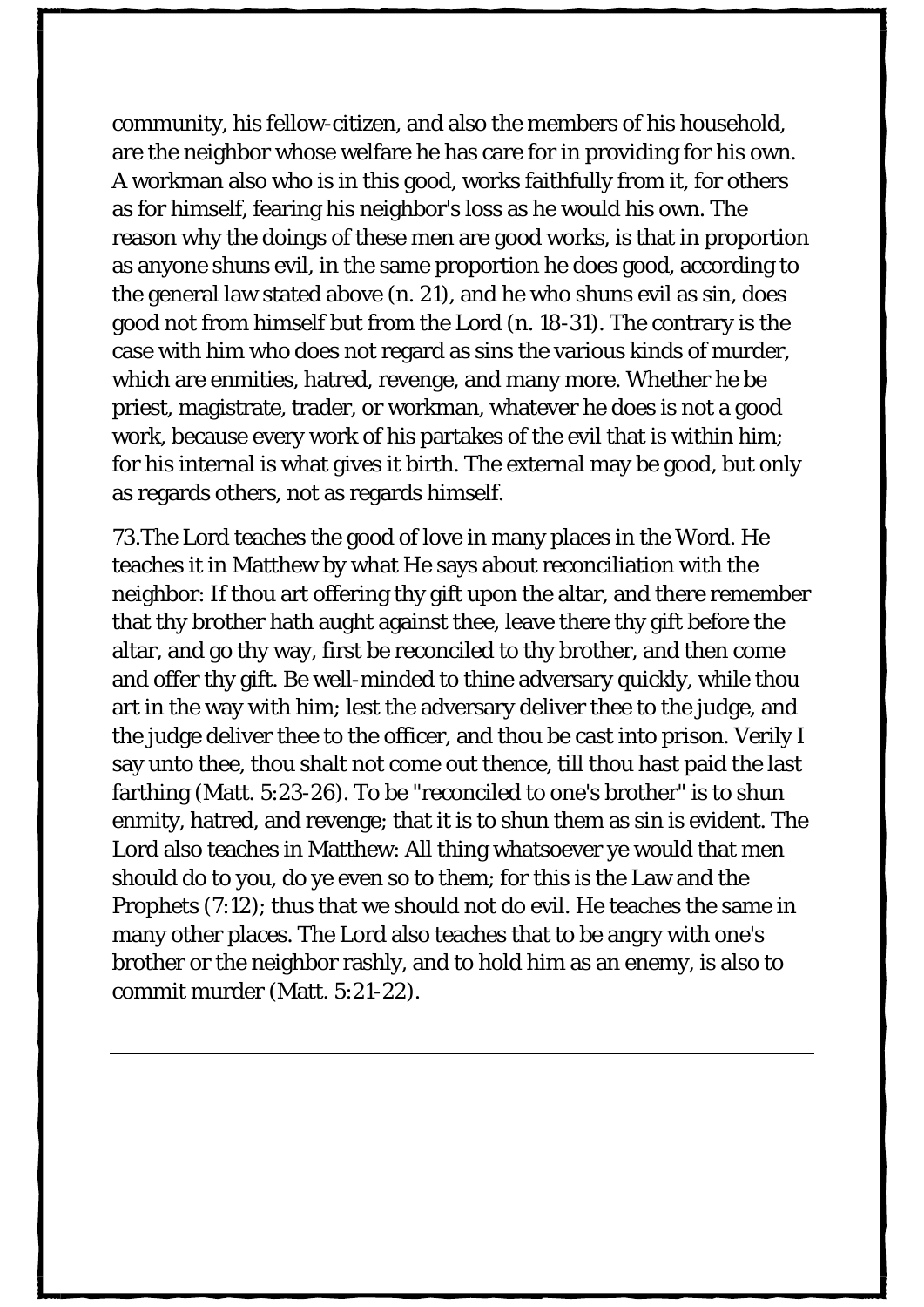#### <span id="page-40-0"></span>**IN PROPORTION AS ANY ONE SHUNS ADULTERIES OF EVERY KIND AS SINS, IN THE SAME PROPORTION HE LOVES CHASTITY**

74.To "commit adultery," as mentioned in the sixth (or as it is usually called, the seventh) commandment, means, in the natural sense, not only to commit whoredom, but also to do obscene things, to speak lascivious things, and to think about filthy things. But in the spiritual sense to "commit adultery" means to adulterate the goods of the Word, and to falsify its truths. In the highest sense to "commit adultery" means to deny the divinity of the Lord, and to profane the Word. These are the "adulteries of every kind." The natural man is able to know from rational light that to "commit adultery" includes in its meaning the doing of things obscene, the speaking of things lascivious, and the thinking of things that are filthy; but he does not know that to commit adultery means also to adulterate the goods of the Word and to falsify its truths, and still less that it means to deny the divinity of the Lord and to profane the Word. Consequently neither does he know that adultery is so great an evil that it may be called diabolism itself, for he who is in natural adultery is also in spiritual adultery, and the converse. That this is so will be shown in a separate little work entitled De Conjugio. [2](#page-40-1) But those who from their faith and their life do not regard adulteries as sins, are in adulteries of every kind at once.

75.That in proportion as anyone shuns adultery, in the same proportion he loves marriage; or what is the same, in proportion as anyone shuns the lasciviousness of adultery, in the same proportion he loves the chastity of marriage, is because the lasciviousness of adultery and the chastity of marriage are two opposite things, and therefore in proportion as anyone is not in the one, he is in the other. It is precisely as has been said above at n. 70.

<span id="page-40-1"></span><sup>-</sup> $^{\rm 2}$  This projected little work was afterwards expanded by Swedenborg into a large one, and was published by him in Amsterdam in the year 1768, under the (translated) title: The Delights of Wisdom concerning Conjugial Love; after which follow the Pleasures of Insanity concerning Scortatory Love. The original MS outline for the De Conjugio is now preserved in the library of the Royal Academy of Sciences in Stockholm. It was published in the original Latin at Tubingen by Dr. Jo. Fr. Im. Tafel in the year 1860. [Tr.]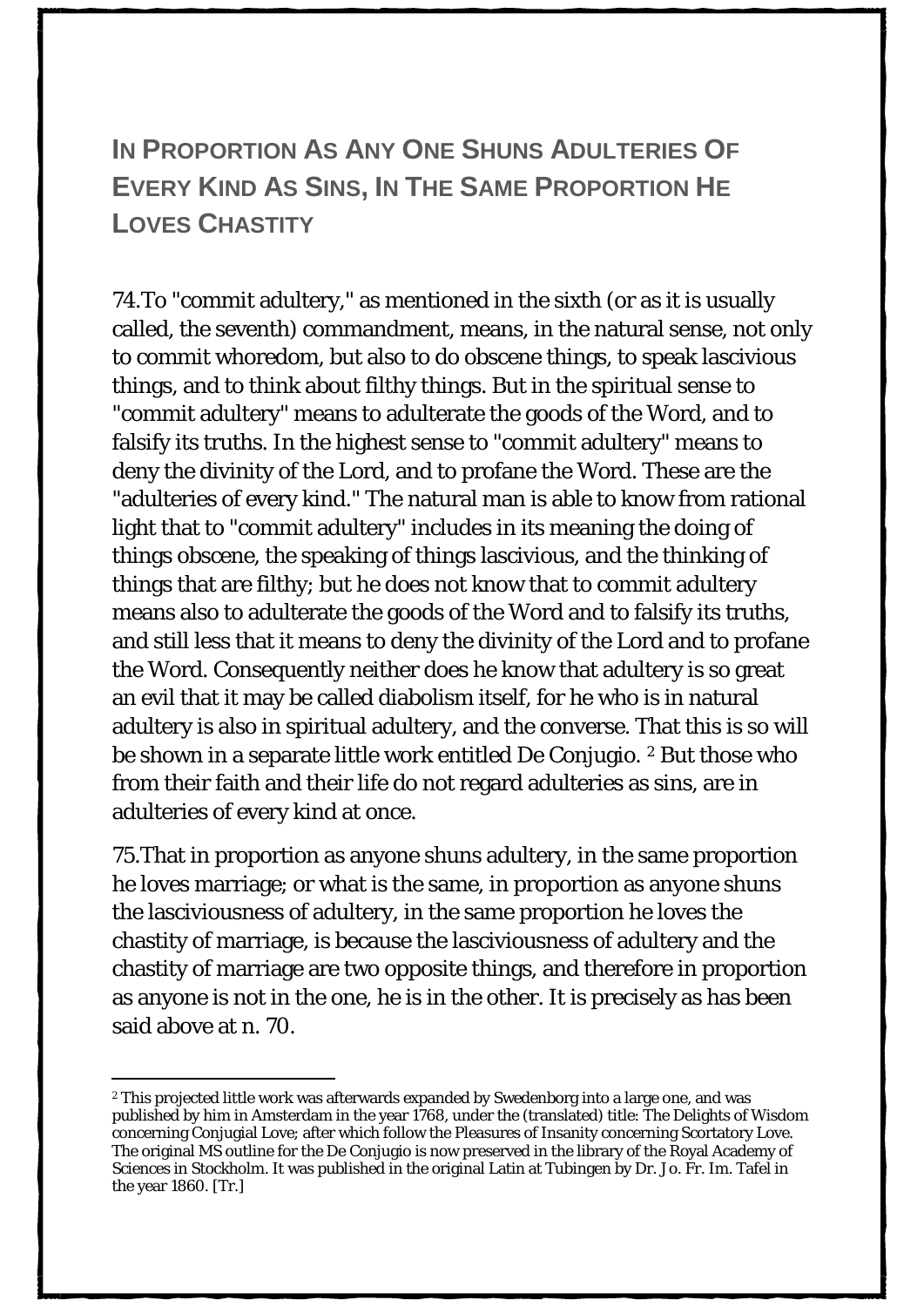76.No one can know the nature of the chastity of marriage except the man who shuns as a sin the lasciviousness of adultery. For a man may know that in which he is, but cannot know that in which he is not. If from description or from thinking about it a man knows something in which he is not, he nevertheless knows of it merely as of something in the dark, and there remains some doubt about it, so that no one sees anything in the light and free from doubt until he is actually in it. This last therefore is to know, whereas the other is both to know and not to know. The truth is that the lasciviousness of adultery and the chastity of marriage stand toward each other exactly as do hell and heaven, and that the lasciviousness of adultery makes hell in a man, and the chastity of marriage makes heaven. But the chastity of marriage exists solely with the man who shuns as sin the lasciviousness of adultery. (See below, n. 111.)

77.From all this we can conclude and see, in no dubious manner, whether a man is a Christian or not, and even whether a man has any religion or not. If from his faith and from his life a man does not regard adulteries as sins, then he is not a Christian, and neither has he any religion. And on the other hand, if a man shuns adulteries as sins, and especially if on that account he feels aversion for them, and still more especially if on that account he abhors them, then he has religion, and if he is in the Christian Church he is a Christian. (But more about these matters in the little work entitled De Conjugio, and in the meantime see what has been said on this subject in the work on Heaven and Hell, n. 366-386.)

78.That to "commit adultery" means also to do obscene things, to speak lascivious things, and to think about filthy things, is evident from the Lord's words in Matthew: Ye have heard that it was said to them of old time, Thou shalt not commit adultery but I say unto you that whosoever looketh on the woman of another to lust after her hath committed adultery with her already in his heart (5:27, 28).

79.That to "commit adultery" in the spiritual sense means to adulterate the good of the Word and to falsify its truth, is evident from the following passages: Babylon hath made all the nations drink of the wine of her fornication (Rev. 14:8). The angel said, I will show thee the judgment of the great harlot that sitteth upon many waters, with whom the kings of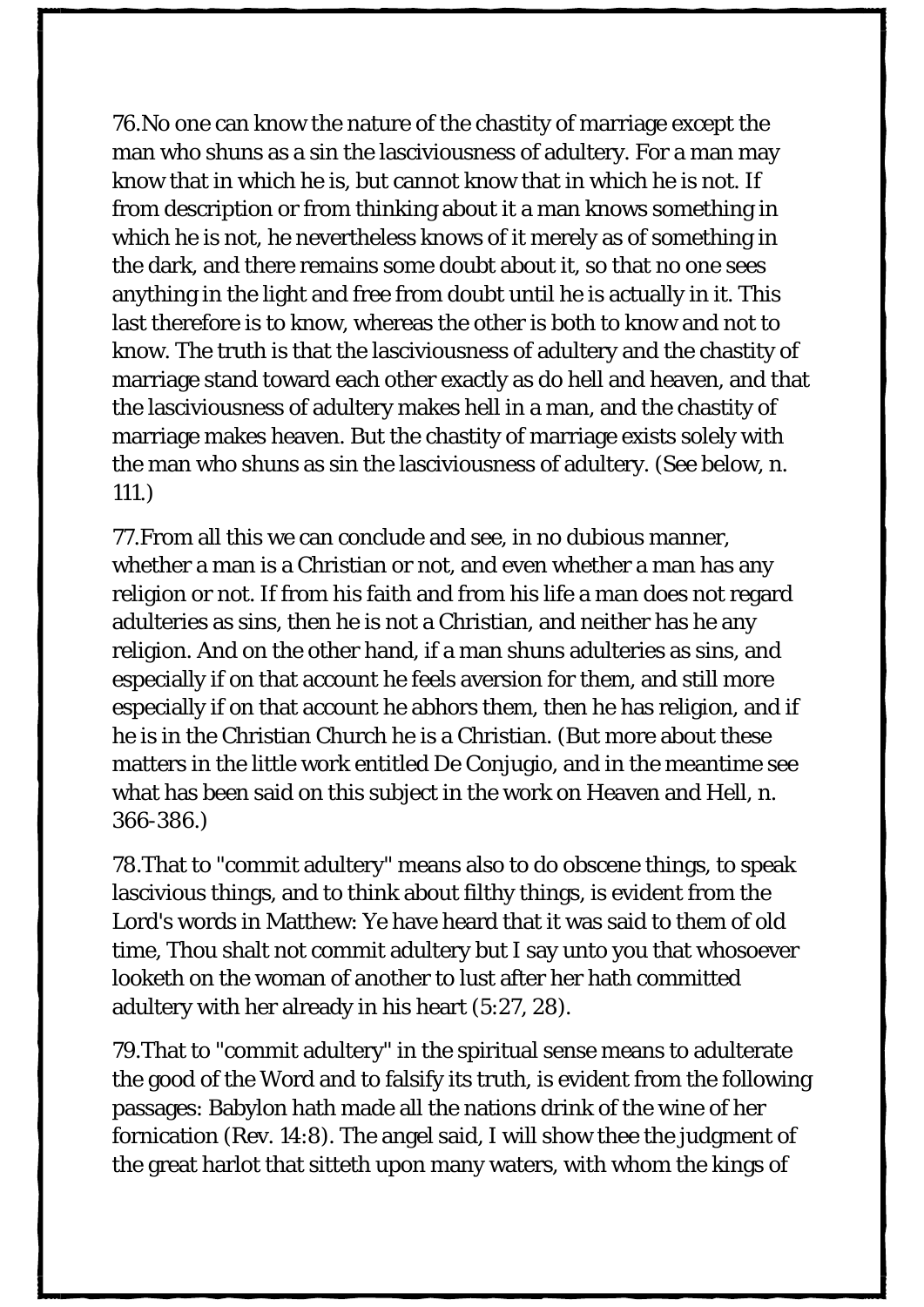the earth have committed fornication (Rev. 17:1, 2). Babylon hath made all the nations drink of the wine of the wrath of her fornication, and the kings of the earth have committed fornication with her (Rev. 18:3). God hath judged the great harlot who did corrupt the earth with her fornication (Rev. 19:2). "Whoredom" is predicated of Babylon, because "Babylon" means those who arrogate to themselves the Lord's Divine sovereign power, and profane the Word by adulterating and falsifying it; and for this reason Babylon is called: The mother of the whoredoms and of the abominations of the earth (Rev. 17:5). [2] The same is signified by "whoredom" in the prophets, as in Jeremiah: In the prophets of Jerusalem I have seen a horrible obstinacy in committing adultery and walking in lying (23:14). And in Ezekiel: Two women, the daughters of one mother, committed whoredom in Egypt; they committed whoredom in their youth; the one committed whoredom when she was Mine, and doted on her lovers the Assyrians her neighbors; she bestowed her whoredoms upon them, yet she forsook not her whoredoms in Egypt; the other corrupted her love more than she, and her whoredoms were more than the whoredoms of her sister; she added to her whoredoms, she loved the Chaldeans, the sons of Babel came to her to the bed of loves, and defiled her with their whoredom (23:2-17). These things are said of the Israelitish and the Jewish Church, here called the "daughters of one mother." Their "whoredoms" mean adulterations and falsifications of the Word, and as in the Word "Egypt" signifies memory-knowledge, "Assyria" reasoning, "Chaldea" the profanation of truth, and "Babel" the profanation of good, it is said that they "committed whoredom" with them. [3] The same is said of "Jerusalem," by which is signified the church in respect to doctrine: Thou didst trust in thy beauty, and didst commit whoredom because of thy renown, so that thou pouredst out thy whoredoms on everyone that passed by; thou hast committed whoredom with the sons of Egypt thy neighbors, great of flesh, and hast multiplied thy whoredom; thou hast committed whoredom with the sons of Asshur; and when thou wast not satisfied with those with whom thou didst commit whoredom, thou hast multiplied thy whoredoms unto the land of traffic, to Chaldea. An adulterous woman that receiveth strangers instead of her husband! All give hire to their harlots, but thou hast given hire to all thy lovers that they may come unto thee on every side in thy whoredoms. Wherefore, O harlot, hear the word of Jehovah (Ezek. 16:15, 26, 28-29, 32-33, 35). That "Jerusalem" means the church may be seen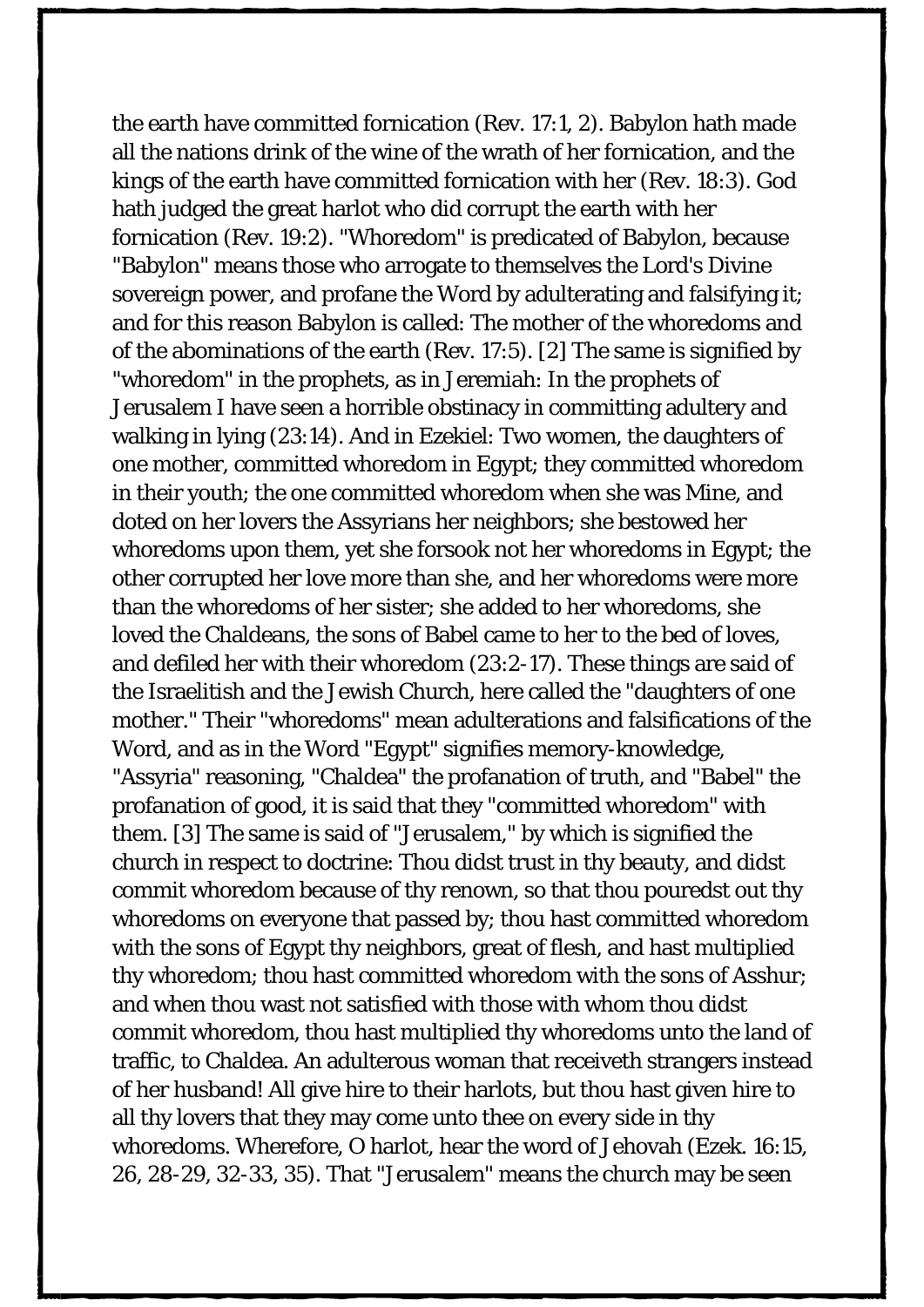in the Doctrine of the Lord (n. 62-63). (The like is signified by "whoredoms" in Isa. 23:17, 18; 57:3; Jer. 3:2, 6, 8, 9; 5:1, 7; 13:27; 29:23; Micah 1:7; Nahum 3:4; Hos. 4:10, 11; Lev. 20:5; Num. 14:33; 15:39; and elsewhere.) For the same reason the Lord called the Jewish nation: An adulterous generation (Matt. 12:39; 16:4; Mark 8:38).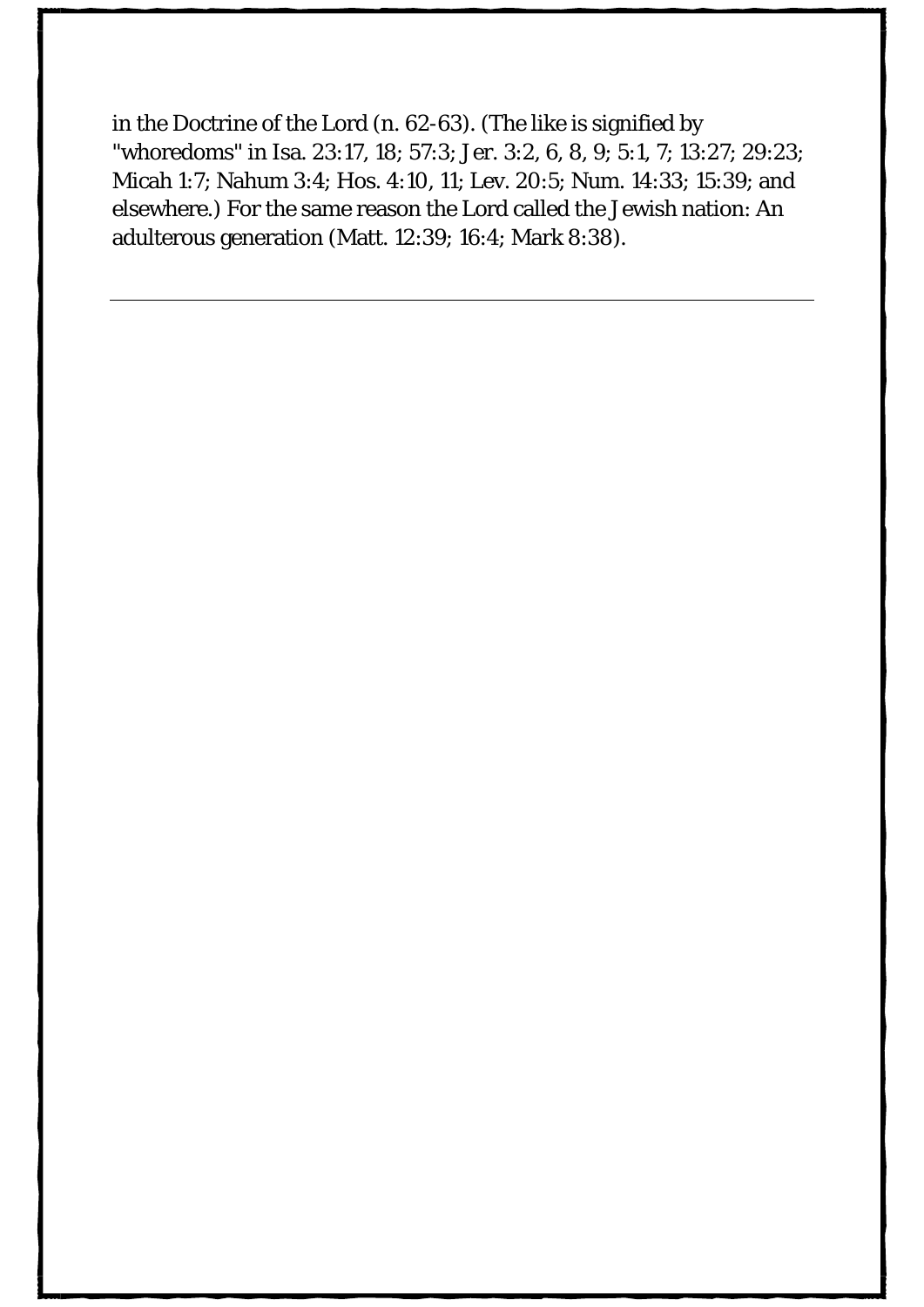#### <span id="page-44-0"></span>**IN PROPORTION AS ANY ONE SHUNS THEFTS OF EVERY KIND AS SINS, IN THE SAME PROPORTION HE LOVES SINCERITY**

80.To "steal," in the natural sense, means not only to commit theft and robbery, but also to defraud, and under some pretext take from another his goods. But in the spiritual sense to "steal" means to deprive another of his truths of faith and his goods of charity. And in the highest sense to "steal" means to take away from the Lord that which is His, and attribute it to one's self, and thus to claim righteousness and merit for one's self. These are the "thefts of every kind." And they also make a one, as do adulteries of every kind, and murders of every kind, of which we have already treated. The reason why they make a one is that they are one within another.

81.The evil of theft enters more deeply into a man than any other evil, because it is conjoined with cunning and deceit; and cunning and deceit insinuate themselves even into the spiritual mind of man in which is his thought with understanding. That man possesses a spiritual mind and a natural mind will be seen below.

82.That in proportion as anyone shuns theft as a sin, in the same proportion he loves sincerity, is because theft is also fraud, and fraud and sincerity are two opposite things, so that in proportion as anyone is not in theft in the same proportion he is in sincerity.

83.Sincerity is to be understood as including integrity, justice, fidelity, and rectitude. In these no man can be from himself so as to love them from and for themselves. But he is in them who shuns as sins, fraud, cunning, and deceit, and is therefore in them not from himself but from the Lord (as shown above, n. 18-31) Such is the case with a priest, a magistrate, a judge, a trader, and with everyone in his own office and his own work.

84.This is taught by the Word in many passages, among which are the following: He that walketh in righteousnesses, and speaketh uprightnesses; he that despiseth oppressions for gain, that shaketh his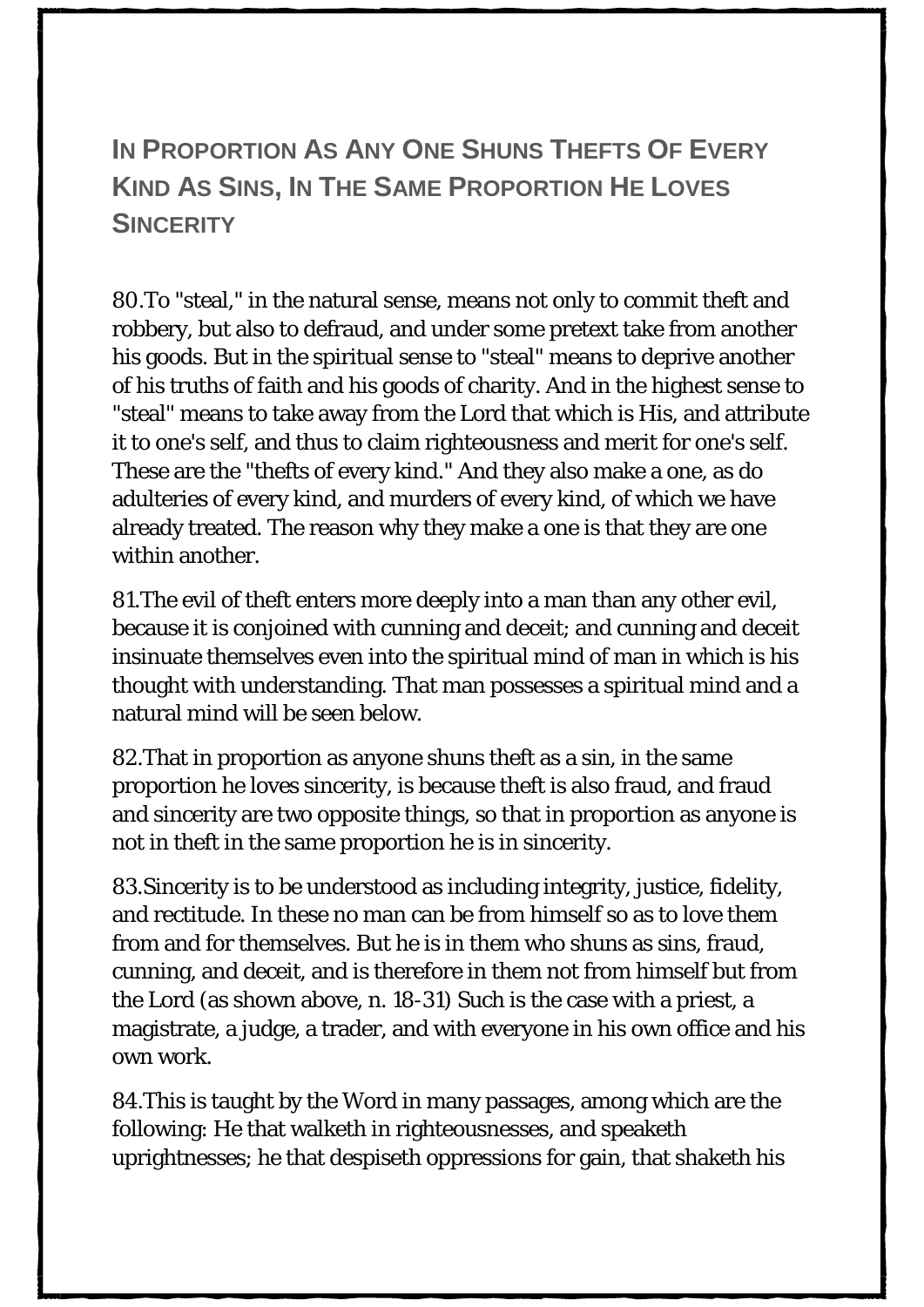hands from holding bribes, that stoppeth his ears from the hearing of bloods, and shutteth his eyes from seeing evil; he shall dwell on high (Isa. 33:15-16). Jehovah, who shall abide in Thy tent? who shall dwell in the mountain of Thy holiness? He that walketh uprightly, and doeth righteousness; he that slandereth not with his tongue, nor doeth evil to his companion (Ps. 15:1-3, etc.). Mine eyes shall be upon the faithful of the land, that they may dwell with Me he that walketh in the way of the upright, he shall minister unto Me. He that worketh deceit shall not dwell in the midst of My house; he that speaketh lies shall not stand before Mine eyes. In the dawning will I cut off all the wicked of the land, to cut off from the city all the workers of iniquity (Ps. 101:6-8). That unless a man is interiorly sincere, just, faithful, and upright, he is insincere, unjust, unfaithful, and base, is taught by the Lord in these words: Except your righteousness shall exceed that of the scribes and Pharisees, ye shall not enter into the kingdom of the heavens (Matt. 5:10). The "righteousness that exceeds that of the scribes and Pharisees" means the interior righteousness in which is the man who is in the Lord. That he is in the Lord is taught by the Lord Himself in John: The glory which Thou hast given Me I have given unto them, that they may be one even as we are one, I in them, and Thou in Me, that they may be perfected into one; that the love wherewith Thou hast loved Me may be in them, and I in them (John 17:22-23, 26). From this it is evident that they are "perfect" when the Lord is in them. These are they who are called: The pure in heart, who shall see God and, Those who are perfect as is their Father in the heavens (Matt. 5:8, 48).

85.It has been said above (n. 81), that the evil of theft enters more deeply into a man than any other evil because it is conjoined with cunning and deceit, and that cunning and deceit insinuate themselves even into the spiritual mind of man in which is his thought with understanding. Something shall therefore now be said about the mind of man. (That the mind of man is his understanding and will together, see above, n. 43.)

86.Man possesses a natural mind and a spiritual mind. The natural mind is below, and the spiritual mind above. The natural mind is the mind of man's world, and the spiritual mind is the mind of his heaven. The natural mind may be called the animal mind, and the spiritual mind the human mind. Man is discriminated from the animal by possessing a spiritual mind. By means of this mind he can be in heaven while still in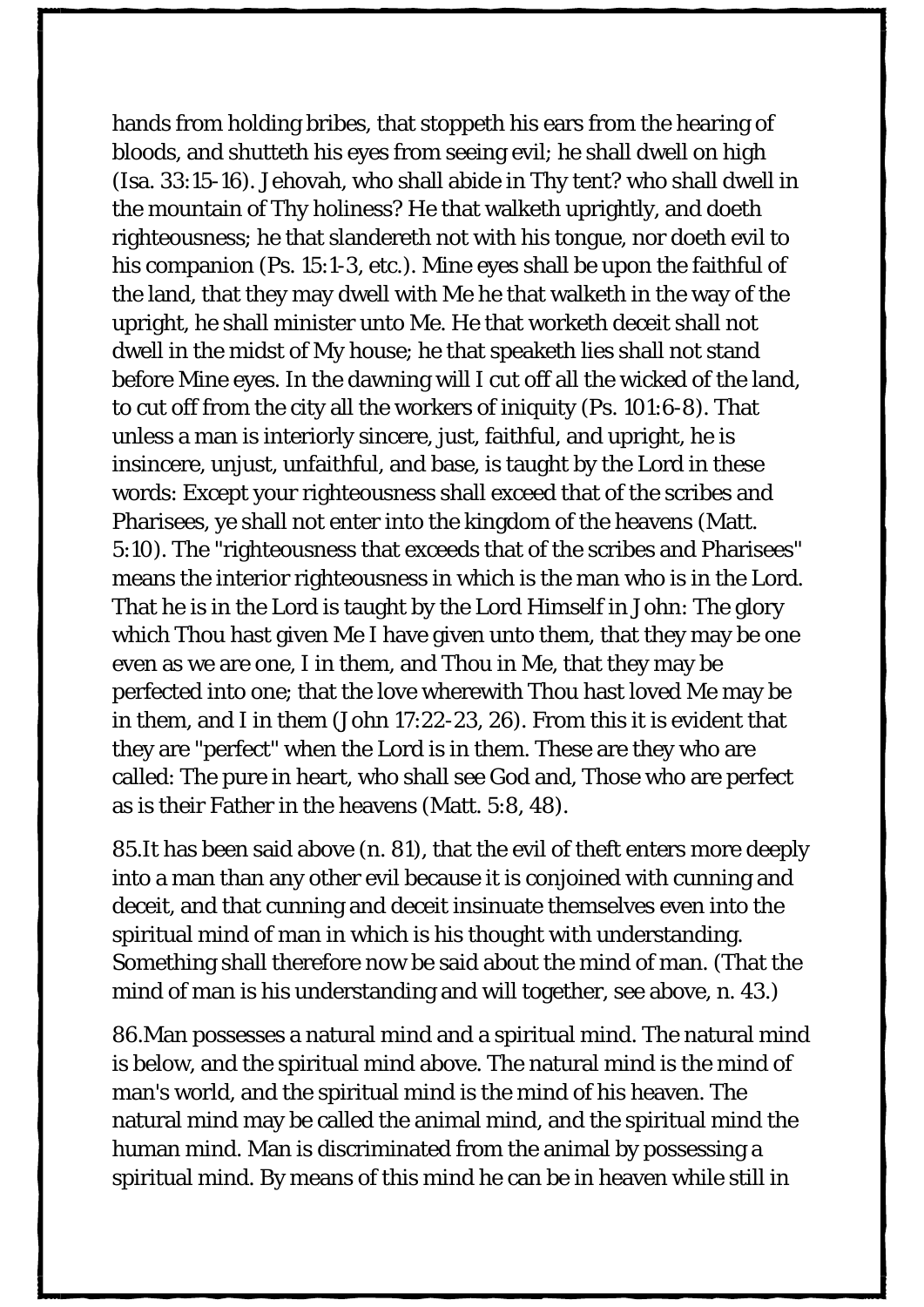the world; and it is by means of this mind also that man lives after death. [2] In his understanding a man is able to be in the spiritual mind, and consequently in heaven, but unless he shuns evils as sins he cannot be in the spiritual mind and consequently in heaven, as to his will. And if he is not there as to his will, he is not in heaven, in spite of the fact that he is there in understanding, for the will drags the understanding down, and causes it to be just as natural and animal as it is itself. [3] Man may be compared to a garden, his understanding to light, and his will to heat. In wintertime a garden is in light but not in accompanying heat, but in summertime it is in light accompanied by heat. Just so a man who is in the light of the understanding alone is like a garden in wintertime, whereas one who is in the light of the understanding and at the same time in the heat of the will is like a garden in summertime. Moreover the understanding is wise from spiritual light, and the will loves from spiritual heat, for spiritual light is Divine wisdom, and spiritual heat is Divine love. [4] So long as a man does not shun evils as sins, the concupiscences of evils block up the interiors of the natural mind on the part of the will, being like a thick veil there, and like a black cloud beneath the spiritual mind, and they prevent its being opened. But in very deed the moment a man shuns evils as sins, the Lord inflows from heaven, takes away the veil, dispels the cloud, opens the spiritual mind, and so introduces the man into heaven. [5] So long as the concupiscences of evils block up the interiors of the natural mind (in the way we have indicated), so long is the man in hell; the moment, however, that these concupiscences have been dispersed by the Lord, the man is in heaven. Furthermore: so long as the concupiscences of evils block up the interiors of the natural mind, so long is the man natural; but the moment they have been dispersed by the Lord, he is spiritual. Furthermore: so long as the concupiscences of evils block up the interiors of the natural mind, so long is the man animal, differing only in his ability to think and speak, even of such things as he does not see with his eyes, which ability he derives from his capacity of uplifting his understanding into the light of heaven. The moment however that these concupiscences have been dispersed by the Lord, the man is a man, because he then thinks what is true in the understanding from what is good in the will. And furthermore: so long as the concupiscences of evils block up the interiors of the natural mind, the man is like a garden in winter time, but the moment these concupiscences have been dispersed by the Lord, he is like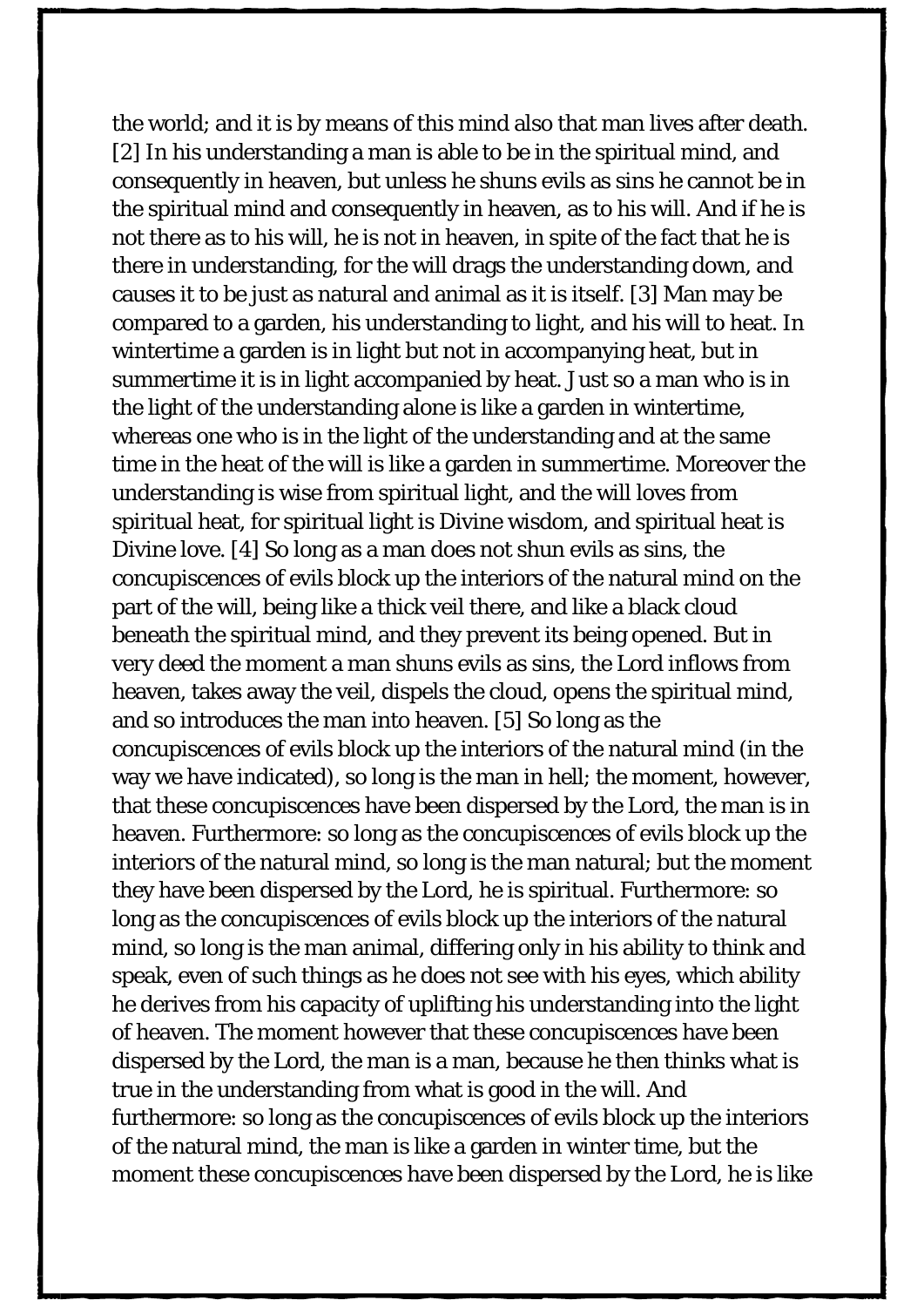a garden in summer time. [6] The conjunction in a man of the will and the understanding is meant in the Word by "heart and soul," and by "heart and spirit." For example: that we must love God: With all the heart, and with all the soul (Matt. 22:37). And that God will give: A new heart, and a new spirit (Ezek. 11:19; 36:26-27). The "heart" means the will and its love, and the "soul" and the "spirit," the understanding and its wisdom.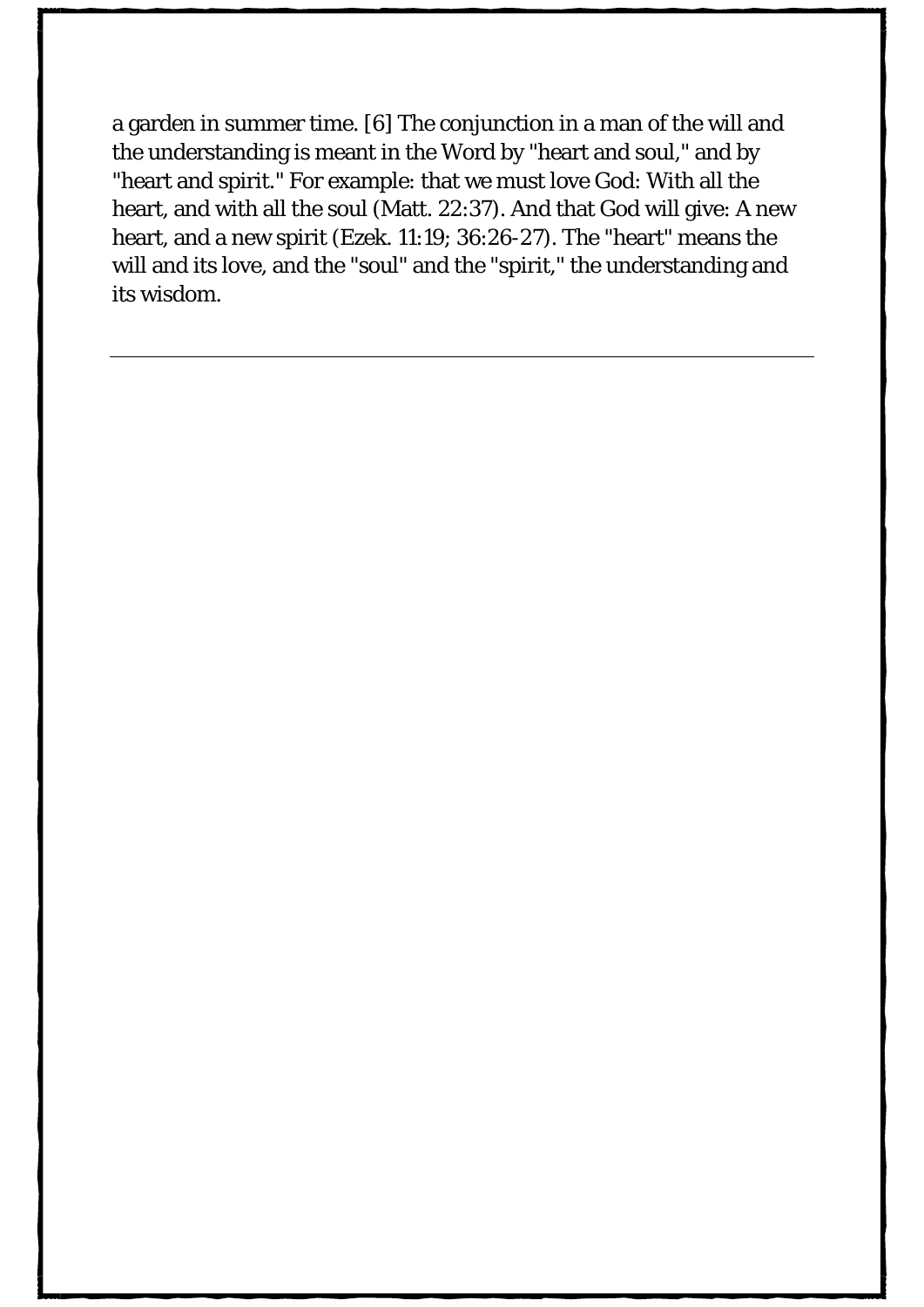#### <span id="page-48-0"></span>**IN PROPORTION AS ANY ONE SHUNS FALSE WITNESS OF EVERY KIND AS SIN, IN THE SAME PROPORTION HE LOVES THE TRUTH**

87.To "bear false witness," in the natural sense, means not only to play the false witness, but also to lie, and to defame. In the spiritual sense, to "bear false witness" means to declare some false thing to be true or some evil thing good, and to persuade others that it is so; and the converse. And in the highest sense, to "bear false witness" means to blaspheme the Lord and the Word. These are the three senses of "bearing false witness." That these make a one in the man who bears false witness, utters a lie, or defames, is evident from what has been shown respecting the three senses of all things of the Word, in the Doctrine of the Holy Scripture (n. 5-7, etc. and n. 57).

88.As lying and the truth are two opposite things, it follows that in proportion as anyone shuns lying as sin, in the same proportion he loves the truth.

89.In proportion as anyone loves the truth, in the same proportion he desires to know it, and in the same proportion is affected at heart when he finds it. No one else comes into wisdom. And in proportion as anyone loves to do the truth, in the same proportion he is sensible of the pleasantness of the light in which the truth is. It is the same with all the other things spoken of above; with sincerity and justice in the case of one who shuns thefts of every kind; with chastity and purity in the case of one who shuns adulteries of every kind; and with love and charity in the case of one who shuns murders of every kind; and so forth. On the other hand, one who is in the opposites to these heavenly things knows nothing about them, although everything that is truly something is present in them.

90.It is the truth that is meant by the "seed in the field," of which the Lord said: A sower went forth to sow, and as he sowed some fell upon the way, and it was trodden down, and the fowls of heaven devoured it; and some fell upon stony places, and as soon as it was sprung up, because it had no root it withered away; and some fell among thorns, and the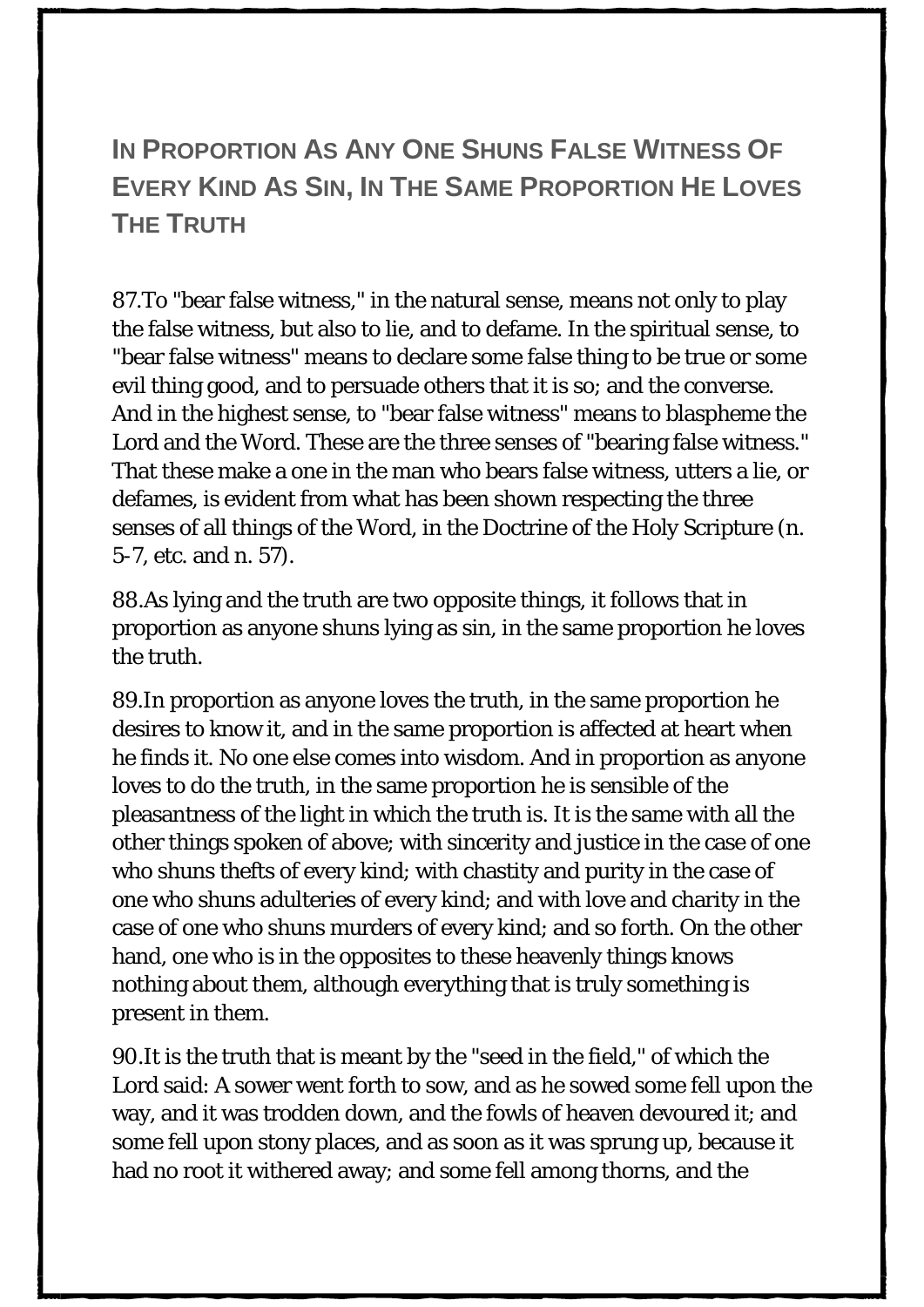thorns sprung up with it and choked it; and other fell into the good ground, and sprung up, and bare fruit manifold (Luke 8:5-8; Matt. 13:3- 8; Mark 4:3-8). Here the "sower" is the Lord, and the "seed" is His Word, thus the truth; the "seed upon the way" exists with those who do not care for the truth; the "seed upon stony places" exists with those who do care for the truth, but not for its own sake, thus not interiorly; the "seed in the midst of thorns" exists with those who are in the concupiscences of evil; but the "seed in good ground" exists with those who love the truths that are in the Word from the Lord, and do them from Him, thus who bear fruit. That these things are meant is evident from the explication of the parable by the Lord (Matt. 13:19-23, 37; Mark 4:14-20; Luke 8:11-15). From all this it is evident that the truth of the Word cannot take root in those who do not care for the truth, nor in those who love the truth outwardly and not inwardly, nor in those who are in the concupiscences of evil, but in those in whom the concupiscences of evil have been dispersed by the Lord. In these the "seed"-that is, the truth-takes root in their spiritual mind (concerning which above, n. 86 at the end).

91.It is a general opinion at the present day that to be saved consists in believing this thing or that which the church teaches, and that it does not consist in keeping the commandments (which are, Do not kill, Do not commit adultery, Do not steal, Do not bear false witness) in both the restricted and the extended sense. For it is maintained that works are not regarded by God, but faith, when nevertheless the truth is that in proportion as anyone is in these evils, in that same proportion he has no faith. (See above n. 42-52.) Take counsel of reason and observe whether, so long as he is in the concupiscence of these evils, any murderer, adulterer, thief, or false witness is able to have faith; and also, further, whether the concupiscence of these evils can be shaken off in any other way than by refusing to will to commit them for the reason that they are sins, that is, because they are infernal and devilish. So that whoever imagines that being saved consists in believing this thing or that which is taught by the church, while himself remaining thus evil in feeling and in character, must needs be a "foolish man," in accordance with the words of the Lord in Matthew 7:26. Such a church is thus described in Jeremiah: Stand in the gate of Jehovah's house, and proclaim there this word: Thus saith Jehovah of Armies the God of Israel, Amend your ways and your doings; trust ye not in lying words, saying, The temple of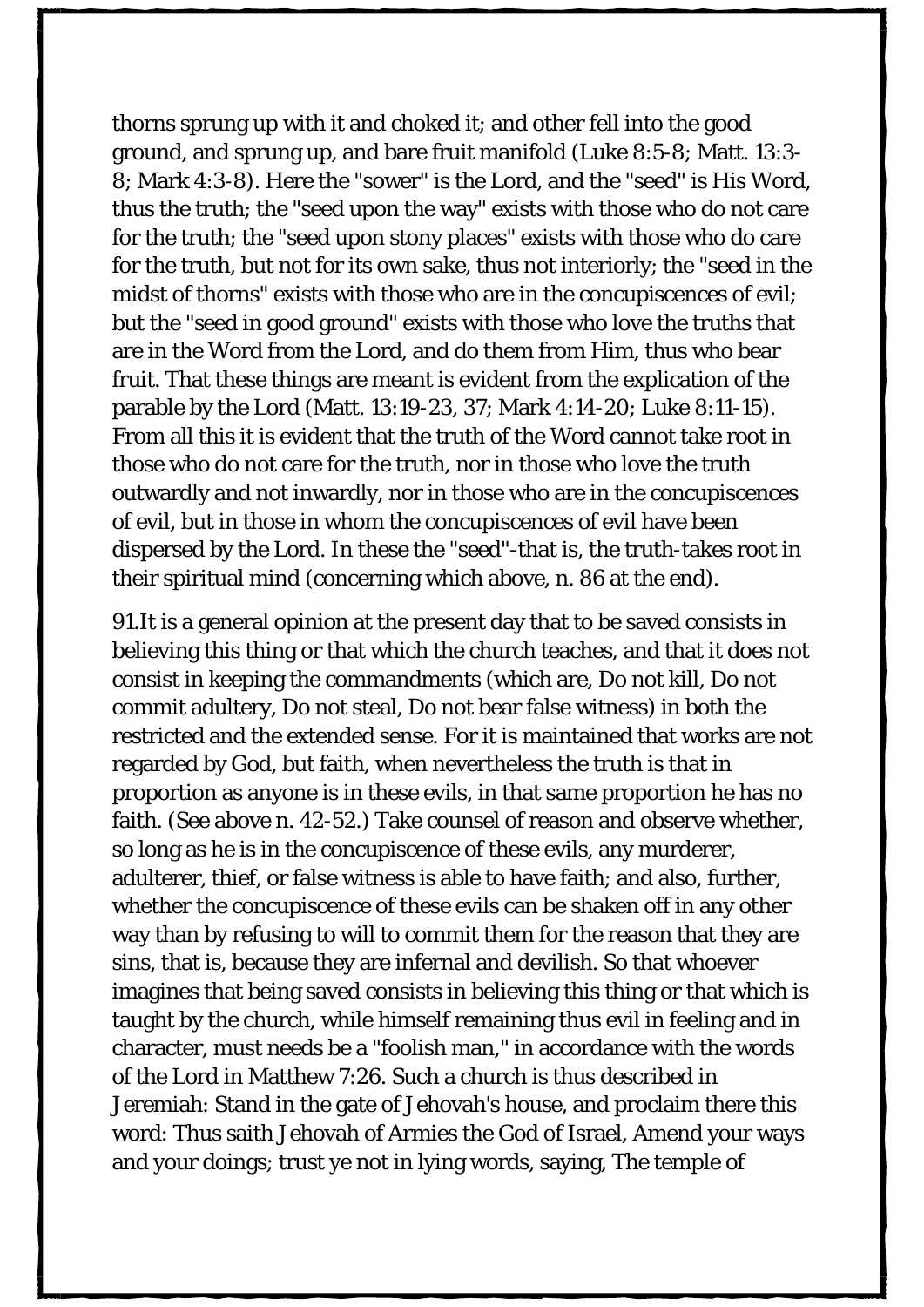Jehovah, the temple of Jehovah, the temple of Jehovah, are these. Will ye steal, murder, and commit adultery, and swear falsely, and come and stand before Me in this house, which is called by My name, and say, We are delivered, while ye do all these abominations? Is this house become a den of robbers? Behold, I, even I, have seen it, saith Jehovah (Jer. 7:2-4, 9-11).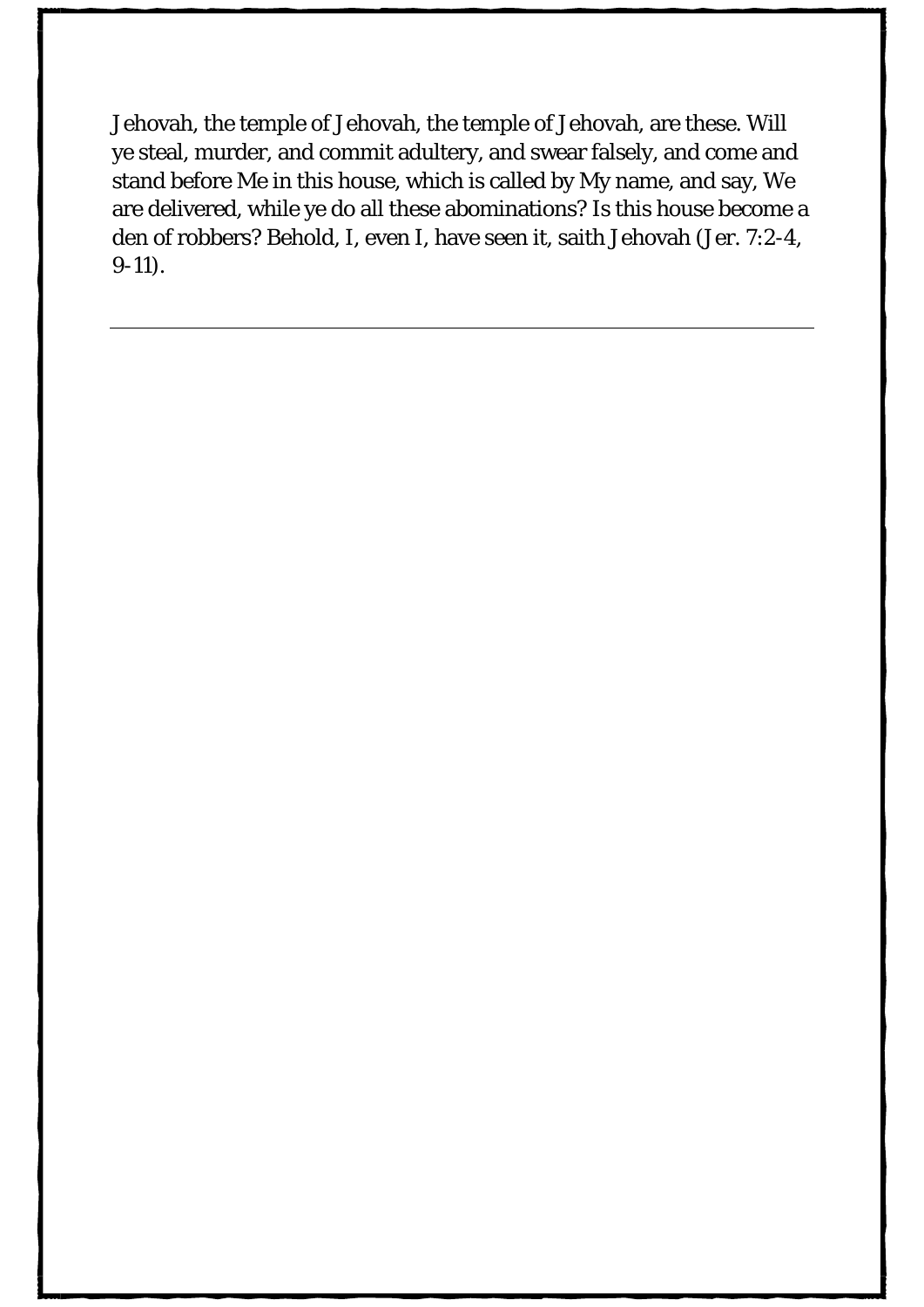#### <span id="page-51-0"></span>**NO ONE CAN SHUN EVILS AS SINS SO AS TO BE INWARDLY AVERSE TO THEM EXCEPT BY MEANS OF COMBATS AGAINST THEM**

92.Everybody knows from the Word and from doctrine drawn from it that the Own[3](#page-51-1) of man is evil from his birth, and that this is the reason why from inborn concupiscence he loves evils and is drawn into them. This is why he desires to have revenge, and to commit fraud, defamation, and adultery. And unless he takes thought that such things are sins, and on this account resists them, he does them whenever an opportunity offers, provided that his reputation and thereby his honors and gains do not suffer. Consider also that unless he has religion the man does these things from delight.

93.As this Own of man constitutes the first root of his life, it is evident what kind of a tree a man would be unless this root were plucked up, and a new root planted in its place. He would be a rotted tree, of which it is said that it must be cut down and cast into the fire (Matt. 3:10; 7:19). And this root is not removed and a new one set in its place unless the man regards the evils that constitute the root as injurious to his soul, and on this account desires to rid himself of them. But as these evils belong to man's Own, and are therefore delightful to him, he cannot do this except against his will, with a struggle, and therefore with battling.

94.Everyone does this battling who believes in the existence of hell and of heaven: that heaven is eternal happiness, and hell eternal unhappiness; and that those who do evils go to hell, and those who do goods to heaven. And one who thus fights acts from within, and against the concupiscence itself which constitutes the root of the evil, for one who fights against anything does not will it, and to desire is to will. This shows that the root of evil is not removed except by means of combat.

-

<span id="page-51-1"></span> $^{\rm 3}$  The Latin word proprium is the term used in the original text that in this and other places has been rendered by the expression "Own." The dictionary meaning of proprius, as an adjective, is "one's own," "proper," "belonging to one's self alone," "special," "particular," "peculiar." The neuter of this which is the word proprium, when used as a noun means "possession," "property;" also "a peculiarity," "characteristic mark," "distinguishing sign," "characteristic." The English adjective "own" is defined by Webster to mean "belonging to," "belonging exclusively or especially to," "peculiar;" so that our word "own" is a very exact equivalent of proprius, and if we make it a noun by writing it "Own," in order to answer to the Latin proprium, we effect a very close translation. [TR.]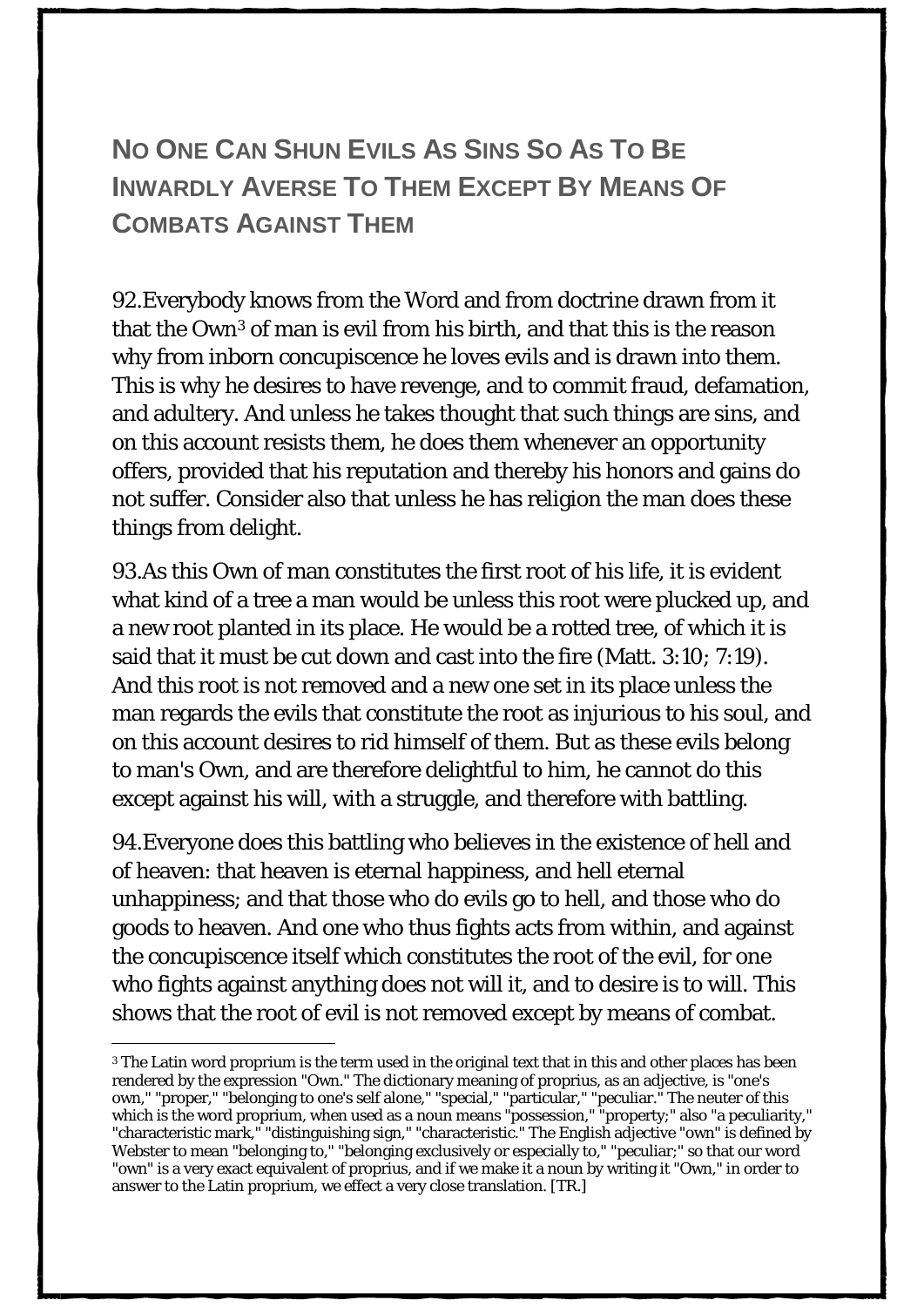95.In proportion therefore as anyone battles with and thus removes evil, in the same proportion good takes its place, and from this good the man in the same proportion looks evil in the face, and sees that it is infernal and horrible, and on this account he not only shuns it, but feels averse to it, and at last abhors it.

96.A man who fights against evils cannot but do so as of himself, for one who does not fight as of himself does not do so at all, but stands like an automaton that sees nothing and does nothing, and from evil he is continually thinking in favor of evil, and not against it. But be it well known that it is the Lord alone who fights in a man against his evils, and that it only appears to the man that he fights of himself, and also that the Lord wills that it should so appear to him, because without this appearance no combat takes place and therefore no reformation.

97.This combat is not severe except in the case of those who have given free rein to their concupiscences, and have indulged them of set purpose, and also in the case of those who have stubbornly cast off the holy things of the Word and of the church. With others it is not severe; let them even once in a week, or twice in a month, resist the evils they are inclined to, and they will perceive a change.

98.The Christian Church is called the church militant, and it cannot be called militant except as against the devil, and thus against the evils that are from hell. Hell is the devil. And the temptation that the man of the church undergoes is this warfare.

99.Battlings against evils, which battlings are temptations, are treated of in many places in the Word. They are meant by these words of the Lord: I say unto you, Except a grain of wheat fall into the earth and die, it abideth by itself alone; but if it die, it beareth much fruit (John 12:24). And also by these: If any man would come after Me, let him deny himself, and take up his cross, and follow Me. For whosoever would save his life shall lose it and whosoever shall lose his life for My sake and the gospel's, the same shall save it (Mark 8:34-35). The "cross" means temptation (as also in Matt. 10:38; 16:24; Mark 10:21; Luke 14:27). By his "life" is meant the life of man's Own (as also in Matt. 10:39; 16:25; Luke 9:24; and especially in John 12:25), which is also the "life of the flesh that profiteth nothing" (John 6:63). In regard to battlings against evils, and victories over them, the Lord speaks in the Revelation to all the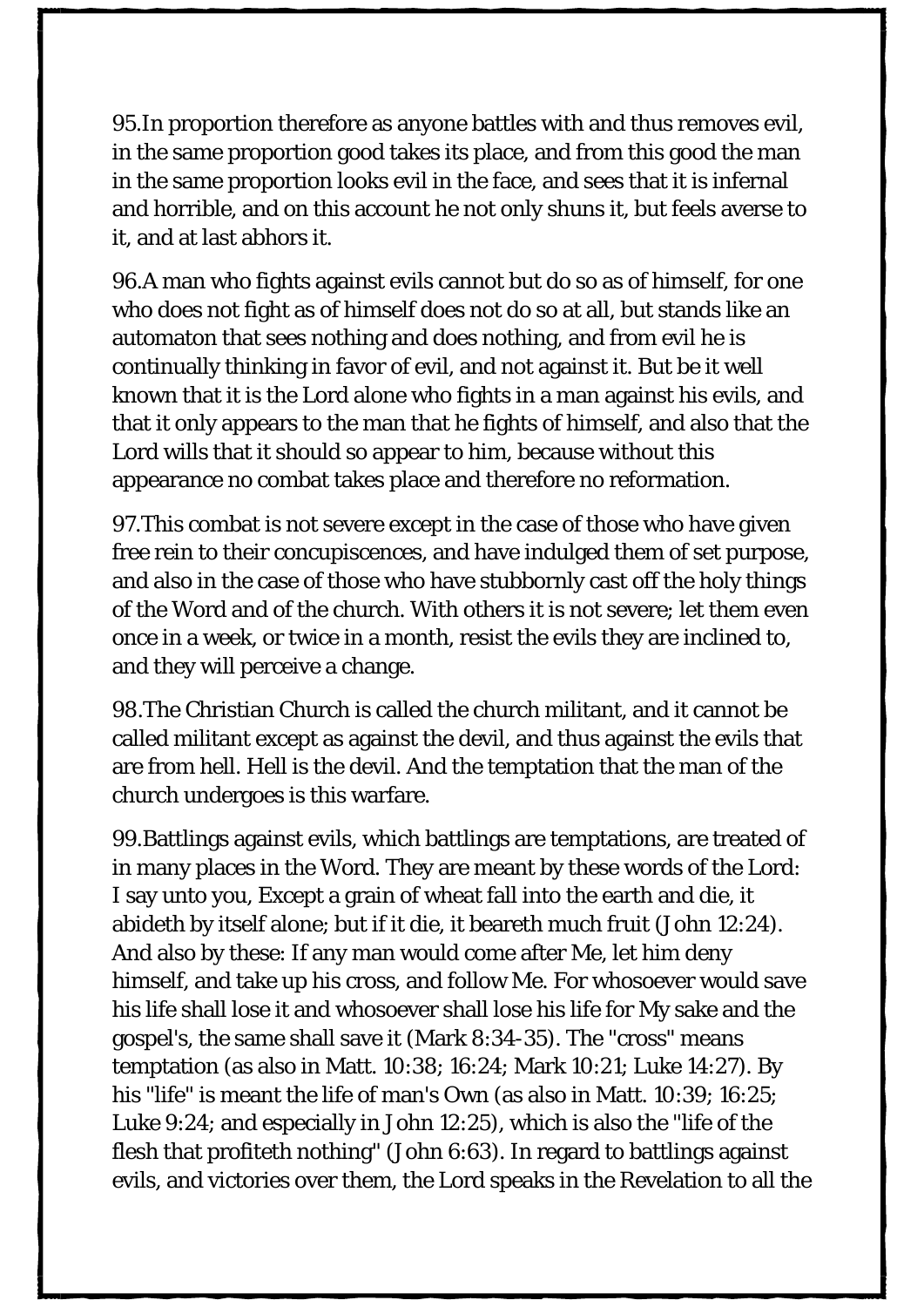churches: To the church in Ephesus: To him that overcometh, to him will I give to eat of the tree of life, which is in the midst of the paradise of God (Rev. 2:7). To the church in Smyrna: He that overcometh shall not be hurt of the second death (Rev. 2:11). To the church in Pergamos: To him that overcometh, to him will I give to eat of the hidden manna, and I will give him a white stone, and upon the stone a new name written, which no one knoweth but he that receiveth it (Rev. 2:17). To the church in Thyatira: He that overcometh, and that keepeth My words unto the end, to him will I give power [potestas] over the nations; and the morning star (Rev. 2:26, 28). To the church in Sardis [He that overcometh shall be clothed in white garments, and I will not blot his name out of the book of life, and I will confess his name before My Father, and before His angels (Rev. 3:5). To the church in Philadelphia:] He that overcometh I will make a pillar in the temple of My God, and I will write upon him the name of My God, and the name of the city of My God, of the New Jerusalem, which cometh down out of heaven from My God, and My new name (Rev. 3:12). To the church in Laodicea: He that overcometh I will give to him to sit down with Me in My throne (Rev. 3:21).

100.These battlings, which are temptations, may be seen specially treated of in the Doctrine of the New Jerusalem, published in London in the year 1758 (from n. 187 to n. 201): Whence and what they are (n. 196, 197) How and where they take place (n. 198) What good they effect (n. 199) That the Lord fights for man (n. 200): Concerning the Lord's battlings or temptations (n. 201).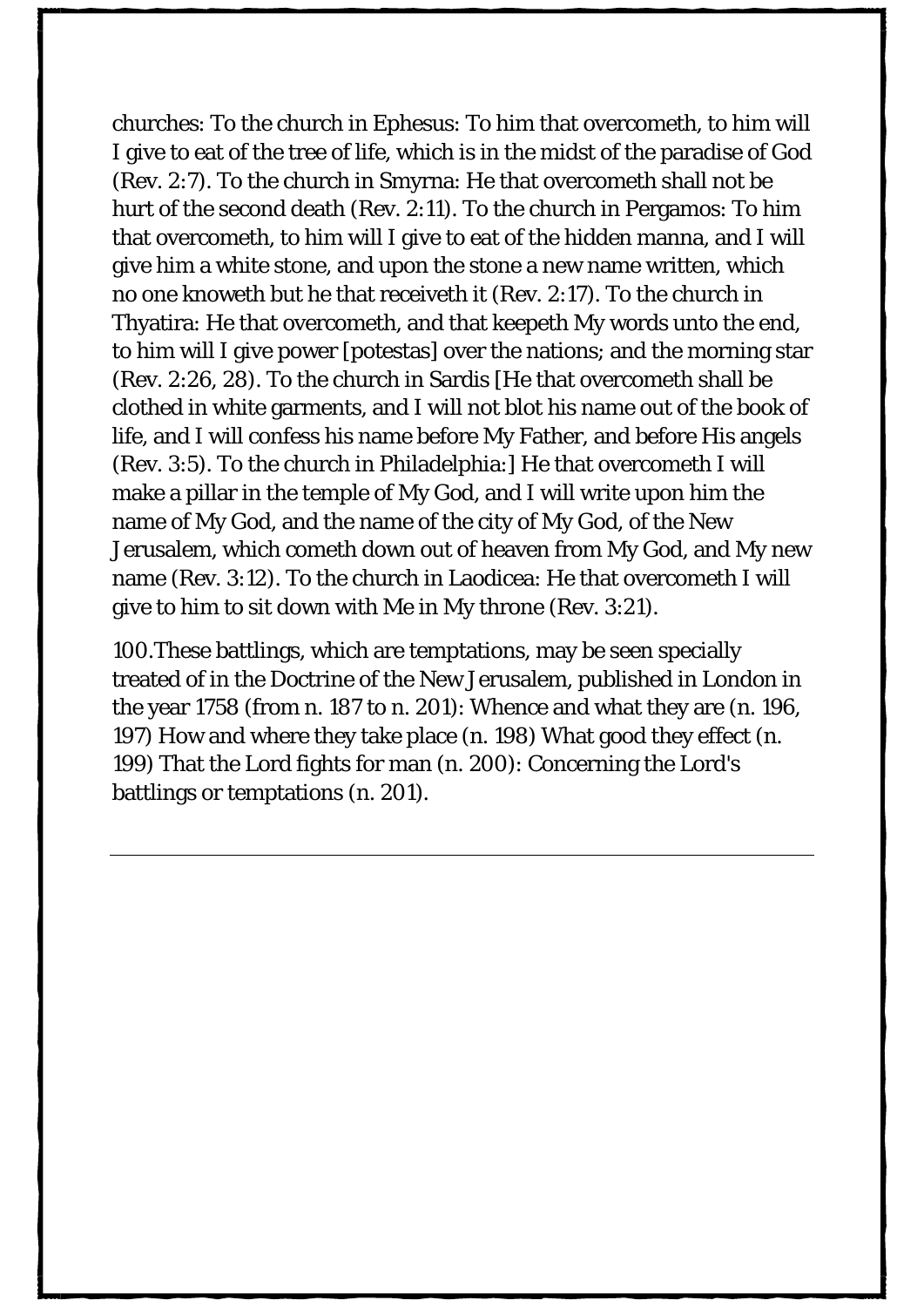#### <span id="page-54-0"></span>**A MAN OUGHT TO SHUN EVILS AS SINS AND FIGHT AGAINST THEM AS OF HIMSELF**

101.It is in accordance with Divine order that man should act in freedom according to reason, because to act in freedom according to reason is to act from himself. And yet these two faculties, Freedom and Reason, are not proper to man, but are the Lord's in him; and in so far as he is a man they must not be taken away from him, because without them he cannot be reformed, for without them he cannot perform repentance, he cannot fight against evils, and afterwards bring forth fruits worthy of repentance. Now as it is from the Lord that man possesses freedom and reason, and as man acts from them, it follows that he does not act from himself, but as from himself. [4](#page-54-1)

102.The Lord loves man and wills to dwell with him, yet He cannot love him and dwell with him unless He is received and loved in return. From this alone comes conjunction. For this reason the Lord has given man freedom and reason, freedom to think and will as of himself, and reason in accordance with which he may do so. To love and to be conjoined with one in whom there is nothing reciprocal is not possible, nor is it possible to enter in and abide with one in whom there is no reception. As there are in man, from the Lord, reception and reciprocation, the Lord says: Abide in Me, and I in you (John 15:4). He that abideth in Me, and I in him, the same bringeth forth much fruit (John 15:5). At that day ye shall know that ye are in Me, and I in you (John 14:20). The Lord also teaches that He is in the truths and in the goods that a man receives, and that are in him: If ye abide in Me, and My words abide in you. If ye keep My commandments, ye shall abide in My love (John 15:7, 10). He that hath My commandments, and doeth them, he it is that loveth Me and I will love him, and will make My abode with him (John 14:21, 23). So that the Lord dwells in a man in what is His own, and the man dwells in those things which are from the Lord, and thus dwells in the Lord.

<u>.</u>

<span id="page-54-1"></span><sup>4</sup> That man has freedom from the Lord, see above (n. 19, 20); and in the work on Heaven and Hell (n. 589-596, and n. 597-603). What freedom is, see the Doctrine of the New Jerusalem, published in London in 1758 (n. 141-149).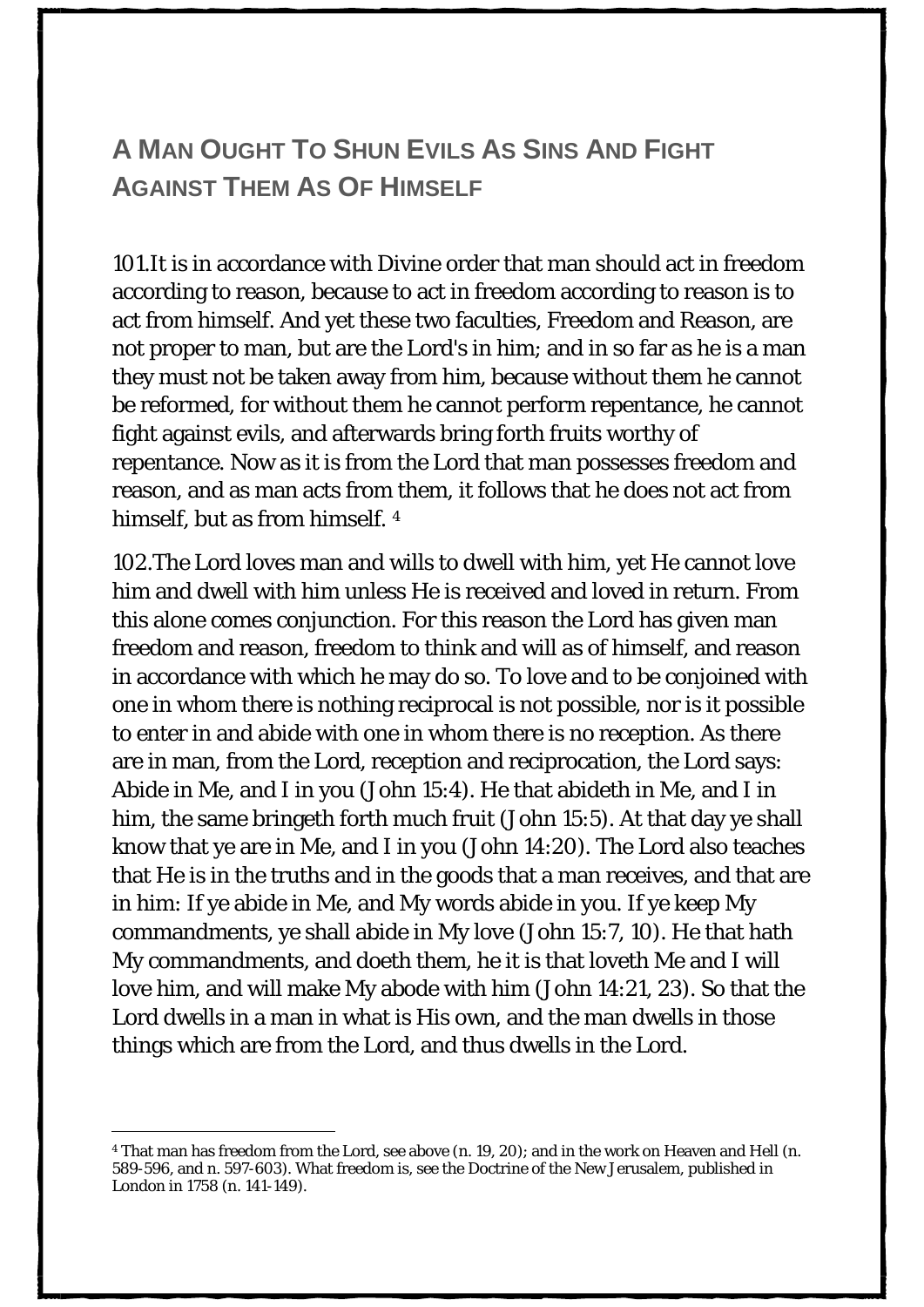103.As there is in man, from the Lord, this ability to reciprocate and return, and consequently this mutuality, the Lord says that a man must do the work of repentance, which no one can do except as of himself: Jesus said: Except ye repent ye shall all perish (Luke 13:3, 5). Jesus said: The kingdom of God is at hand; repent ye, and believe the gospel (Mark 1:14-15). Jesus said: I am come to call sinners to repentance (Luke 5:32). Jesus said to the churches: Repent (Rev. 2:5, 16, 21-22; 3:3). It is also said: They repented not of their works (Rev. 16:11).

104.As there is in man, from the Lord, this ability to reciprocate and return, and consequently this mutuality, the Lord says that a man must keep the commandments, and also that he must bring forth fruit: Why call ye Me Lord, Lord, and do not the things which I say? (Luke 6:46-49). If ye know these things, blessed are ye if ye do them (John 13:17). Ye are My friends, if ye do the things which I command you (John 15:14). Whosoever shall do and teach them shall be called great in the kingdom of the heavens (Matt. 5:19). Everyone therefore who heareth these words of Mine, and doeth them, I will liken to a wise man (Matt. 7:24). Bring forth therefore fruits worthy of repentance (Matt. 3:8). Make the tree good, and its fruit good (Matt. 12:33). The kingdom shall be given to a nation bringing forth the fruits thereof (Matt. 21:43). Every tree that bringeth not forth good fruit is hewn down, and cast into the fire (Matt. 7:19). And so in many other places: from all which it is evident that a man must act of himself but from the Lord's power, which he must petition for. For this is to act as from himself.

105.As there is in man, from the Lord, this ability to reciprocate and return, and consequently this mutuality, a man must render an account of his works, and will be requited according to them. For the Lord says: The Son of man shall come, and shall render to every man according to his deeds (Matt. 16:27). They shall come forth: they that have done good, unto the resurrection of life, and they that have done evils unto the resurrection of judgment (John 5:29). Their works do follow with them (Rev. 14:13). They were judged every man according to his works (Rev. 20:13). Behold, I come, and My reward is with Me, to give every man according to his work (Rev. 22:12). If there were in man no reciprocality, there would be no imputation.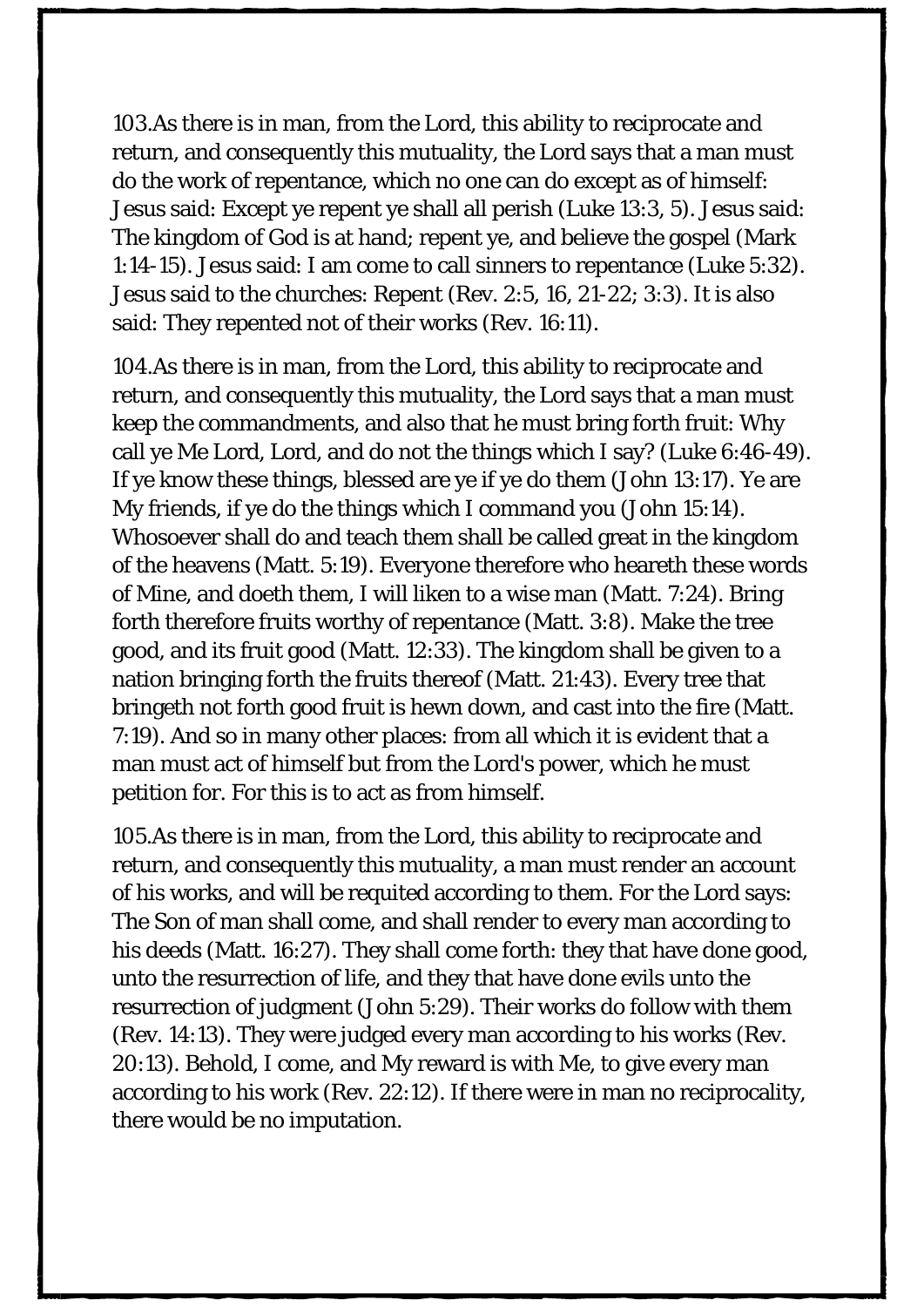106.As in man there are reception and reciprocality, the church teaches that a man must examine himself, confess his sins before God, desist from them, and lead a new life. It may be seen above (n. 3-8) that every church in the Christian world teaches this.

107.Unless there were reception by man, and at the same time a taking thought as it were by him, nothing could have been said about faith, for faith is not from man. Without this reception and reciprocality, man would be like chaff in the wind, and would stand as if lifeless, with mouth open, and hands hanging down, awaiting influx, devoid of thought and action in regard to the things that concern his salvation. It is indeed true that he is by no means the agent in regard to these things, but yet he is a reagent as of himself. But these matters will be set forth in still clearer light in the treatises on Angelic Wisdom.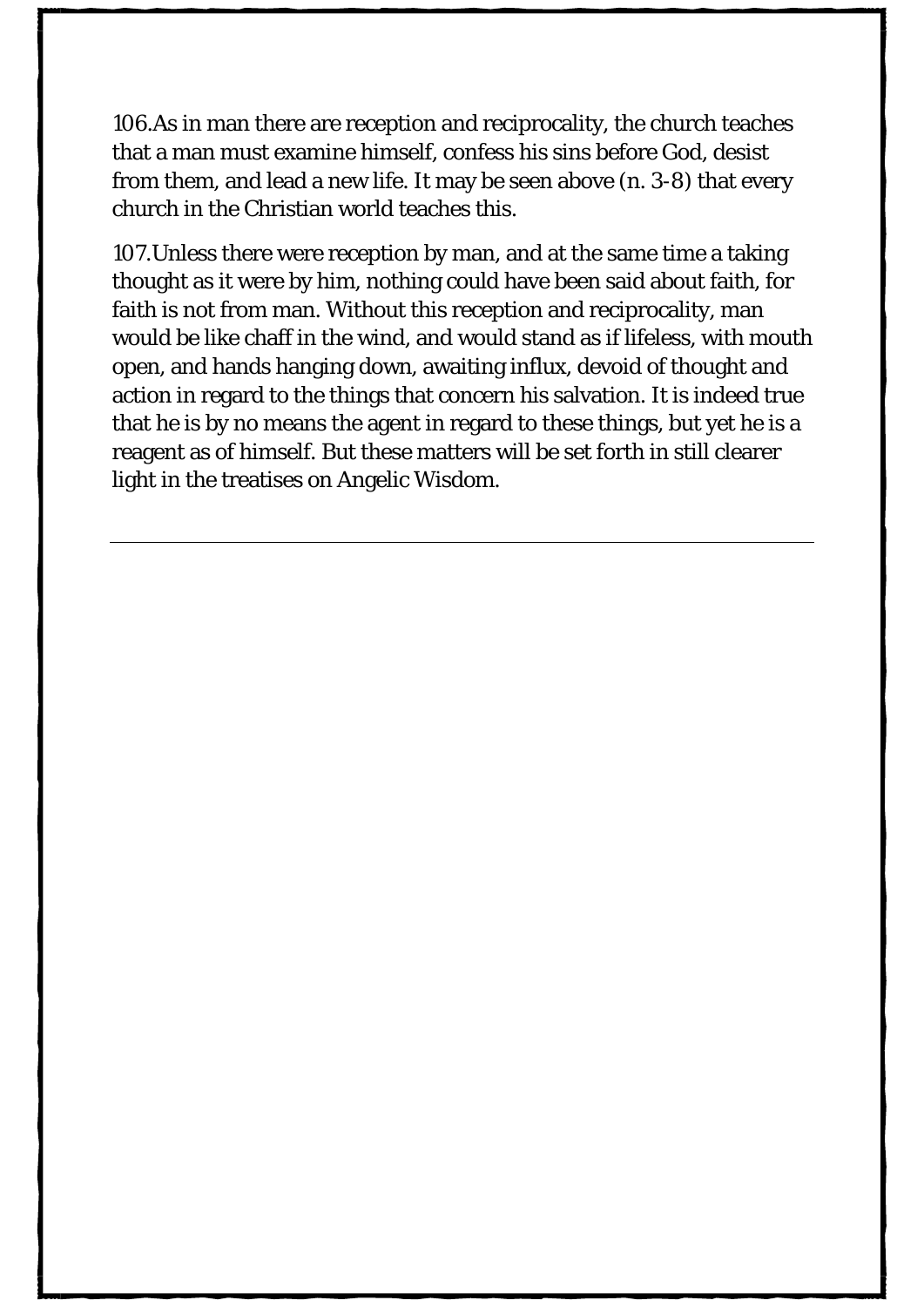#### <span id="page-57-0"></span>**IF ANY ONE SHUNS EVILS FOR ANY OTHER REASON THAN BECAUSE THEY ARE SINS, HE DOES NOT SHUN THEM, BUT MERELY PREVENTS THEM FROM APPEARING BEFORE THE WORLD**

108.There are moral men who keep the commandments of the second table of the Decalogue, not committing fraud, blasphemy, revenge, or adultery; and such of them as confirm themselves in the belief that such things are evils because they are injurious to the public weal, and are therefore contrary to the laws of humane conduct, practice charity, sincerity, justice, chastity. But if they do these goods and shun those evils merely because they are evils, and not at the same time because they are sins, they are still merely natural men, and with the merely natural the root of evil remains imbedded and is not dislodged; for which reason the goods they do are not goods, because they are from themselves.

109.Before men, a natural moral man may appear exactly like a spiritual moral man, but not before the angels. Before the angels in heaven, if he is in goods he appears like an image of wood, if in truths like an image of marble, lifeless, and very different from a spiritual moral man. For a natural moral man is an outwardly moral man, and a spiritual moral man is an inwardly moral man, and what is outward without what is inward is lifeless. It does indeed live, but not the life that is called life.

110.The concupiscences of evil that constitute the interiors of man from his birth can be removed by the Lord alone. For the Lord inflows from what is spiritual into what is natural; but man, of himself, from what is natural into what is spiritual; and this influx is contrary to order, and does not operate into the concupiscences and remove them, but shuts them in closer and closer in proportion as it confirms itself. And as the hereditary evil thus lurks there, shut in, after death when the man becomes a spirit it bursts the cover that had hidden it here, and breaks out like the discharge from an ulcer that has been healed only outwardly.

111.There are various and many causes that make a man moral in the outward form, but unless he is moral in the inward form also, he is nevertheless not moral. For example: if a man abstains from adulteries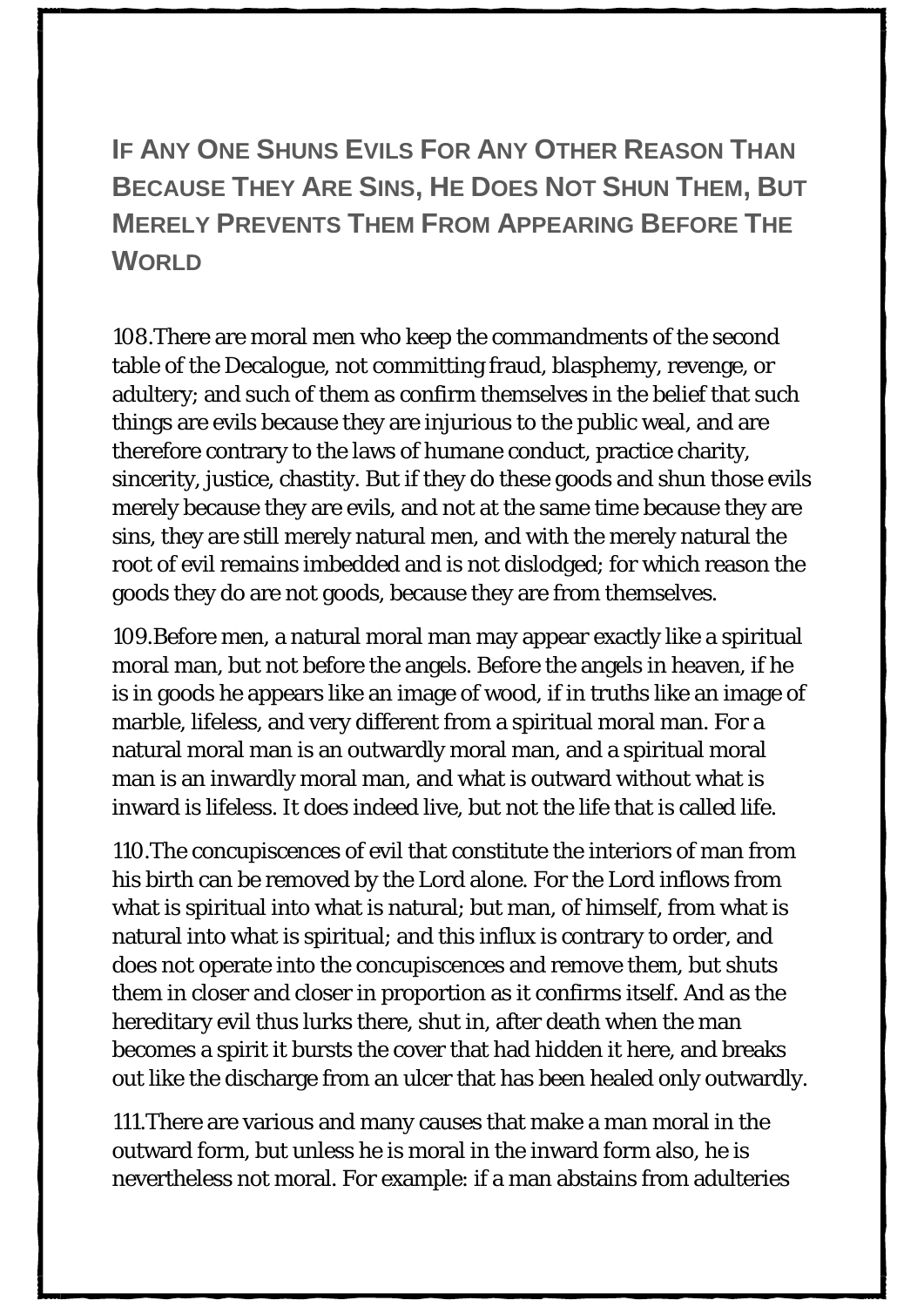and whoredom from the fear of the civil law and its penalties; from the fear of losing his good name and esteem; from the fear of the consequent diseases; from the fear of his wife's tongue in his home, and the consequent inquietude of his life; from the fear of the husband's vengeance, or that of some relative; from poverty, or avarice; from disability caused either by disease, abuse, age, or impotence; nay, if he abstains from such things on account of any natural or moral law, and not at the same time on account of the spiritual law, he nevertheless is inwardly an adulterer and whoremonger, for nonetheless does he believe that such things are not sins. As toward God, therefore, he in his spirit makes them not unlawful, and so in spirit he commits them, although not in the body in the sight of the world; and therefore after death, when he becomes a spirit, he speaks openly in favor of them. From all this it is evident that an ungodly man is able to shun evils as injurious, but only a Christian can shun them as sins.

112.It is the same with thefts and frauds of every kind, with murders and revengeful acts of every kind, and with false witness and lies of every kind. No one can of himself be cleansed and made pure from such things, for within every concupiscence there are infinite things which the man sees only as one simple thing, whereas the Lord sees the smallest details of the whole series. In a word, a man cannot regenerate himself, that is, form in himself a new heart and a new spirit, but the Lord alone can do this, who Himself is the Reformer and the Regenerator. Therefore if a man wills to make himself new by his own sagacity and intelligence, it is merely like painting an ugly face, or smearing a skin detergent over a part that is infected with inward corruption.

113.Therefore the Lord says in Matthew: Thou blind Pharisee, cleanse first the inside of the cup and the platter, that the outside may be clean also (Matt. 23:26). And in Isaiah: Wash you, make you clean, put away the evil of your works from before Mine eyes, cease to do evil; and then though your sins be as scarlet, they shall be as white as snow, though they have been red like crimson, they shall be as wool (Isa. 1:16, 18).

114.To what has already been said shall be added the following: 1. Christian charity, with everyone, consists in faithfully performing what belongs to his calling, for by this, if he shuns evils as sins, he every day is doing goods, and is himself his own use in the general body. In this way